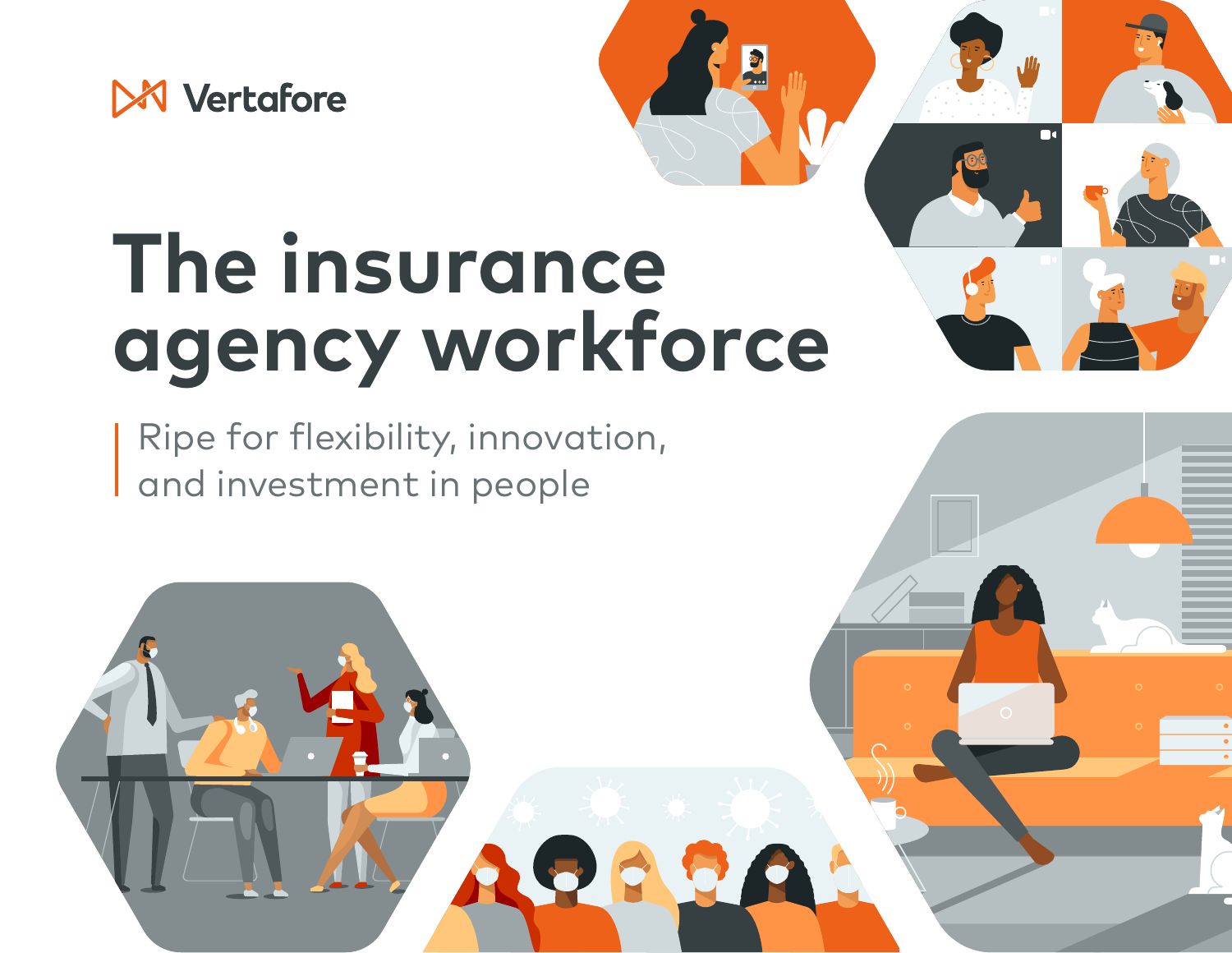

**[3](#page-2-0)** [Introduction](#page-2-0)

**[6](#page-5-0)** [Remote working conditions](#page-5-0) [Adapting to sudden change](#page-5-0)

**[12](#page-11-0)** [State of the industry](#page-11-0) WHAT MAKES EMPLOYEES TICK

[InsurTech & the insurance workforce](#page-16-0) [Modernizing the Agency](#page-16-0)

[24](#page-23-0) What the agency can do now<br>to support their talent [to support their talent](#page-23-0)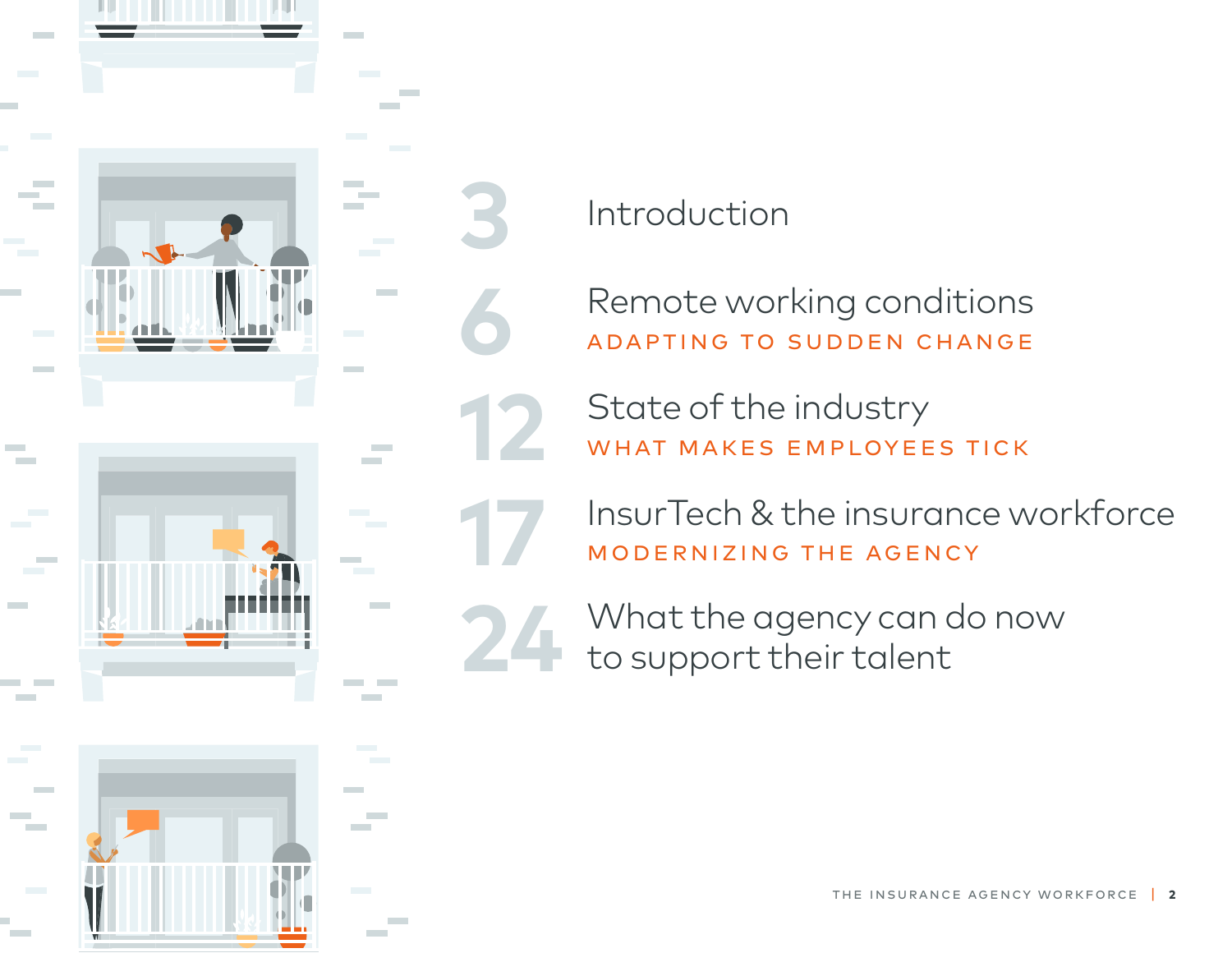## <span id="page-2-0"></span>Introduction

For the past four years, Vertafore has surveyed the independent insurance agency workforce across a diverse range of roles, ages, and levels of experience to provide insight on what employees want and need. Finding and retaining talent is an ongoing challenge in this industry, and these surveys have provided agencies with knowledge to make smarter people decisions and improve their talent management strategies.

While many of our questions and metrics can be compared year-overyear, 2020 was a year of deep and rapid change that has set our industry—and our survey—on a wholly different course.

## **COVID-19 forced trends into a sudden reality**

In early 2020, before the COVID-19 pandemic, *PropertyCasualty360* [predicted the top 10 insurance](https://www.propertycasualty360.com/2020/02/17/the-insurance-hiring-trends-shaping-2020/)  [hiring trends to watch in 2020.](https://www.propertycasualty360.com/2020/02/17/the-insurance-hiring-trends-shaping-2020/) Predictions included workday flexibility through remote operations and the tech to make it possible. While this topic was already on the radar for 2020, the impending pandemic converted this "trend" into reality almost overnight.

No one could have foreseen the dramatic changes 2020 was to bring, upending most predications across industries worldwide. But [compared to many other sectors](https://www.bls.gov/ces/) that

saw massive unemployment and a huge financial impact from the pandemic, the insurance industry on the whole experienced a low unemployment impact in 2020. The most recent unemployment numbers in the sector are notably lower than the national average, reinforcing past survey results that show those employed in insurance see it as a stable and secure industry.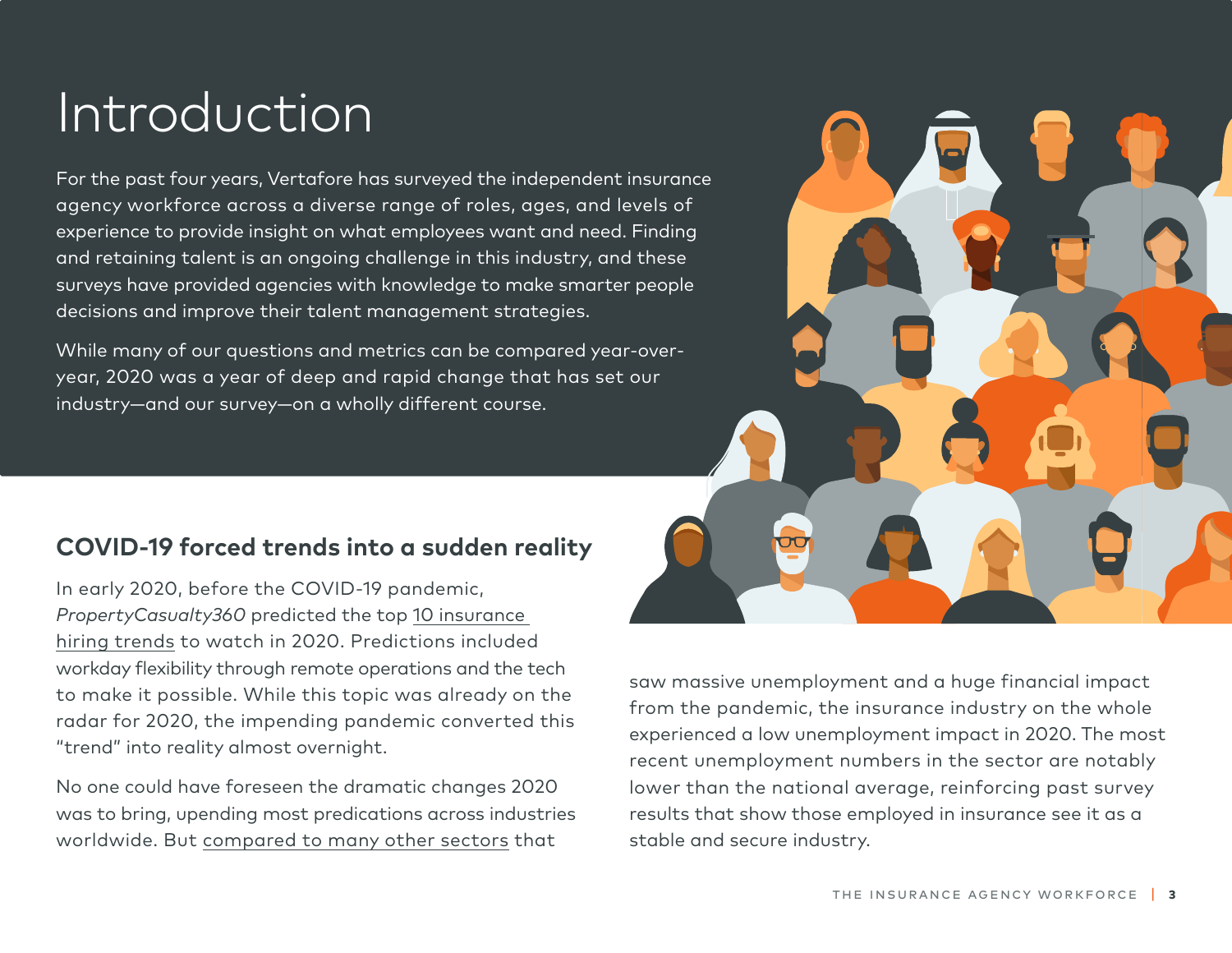### **Surveying an altered world**

This edition of our insurance industry workforce survey and report has shifted from a focus on cross-generational workplace strategies and talent wars, and now sheds light on what has remained a constant and what has been radically altered in the wake of COVID-19.

How did a sudden shift to working from home impact the workforce on both a professional and personal level?

How well did the industry respond to remote operations and what does this mean for the future?

What about the agencies that didn't pivot to work-from-home?

Is this shift to a flexible work environment the key to finding and retaining young talent in response to the "silver tsunami"?

And, what can employers do to keep today's and tomorrow's workforce engaged?

Even with the massive changes brought by 2020, some things remain unchanged. Employees of all ages want the same things: work-life balance, a feeling of purpose in their work, and personal and professional growth opportunities. Post-2020, however, there is a fundamental shift in the strategies employers can use to help provide what employees are looking for and a shift in what employees see is possible.

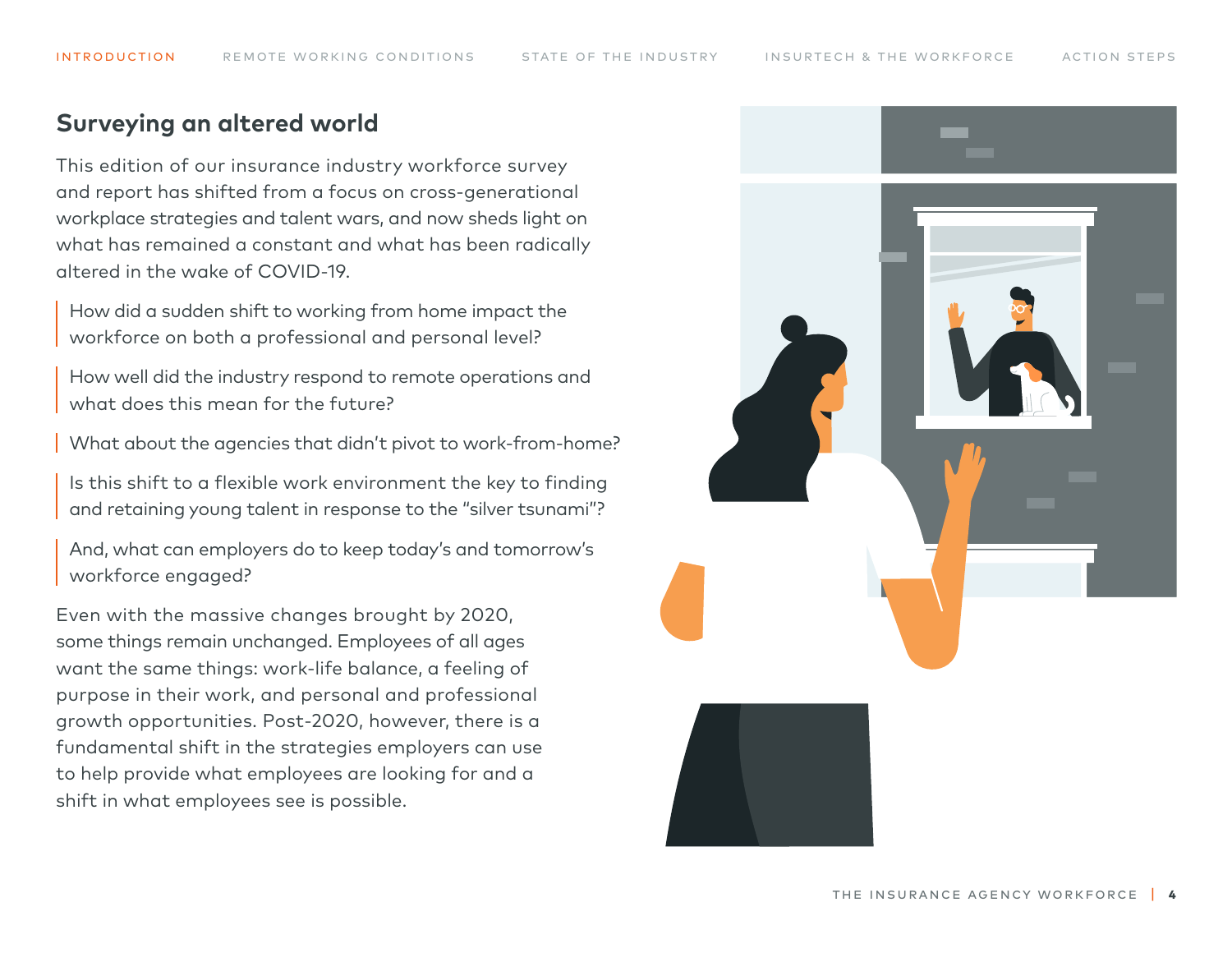INTRODUCTION REMOTE WORKING CONDITIONS STATE OF THE INDUSTRY INSURTECH & THE WORKFORCE ACTION STEPS

#### **Our 2020 survey takers**

The majority of our survey respondents are women aged 40-55 who have worked in the insurance industry for longer than 10 years, and 97% of our respondents work for an agency and identify as an account manager. These demographics are not surprising—the independent insurance agency has begun to trend more female over the age of 40.

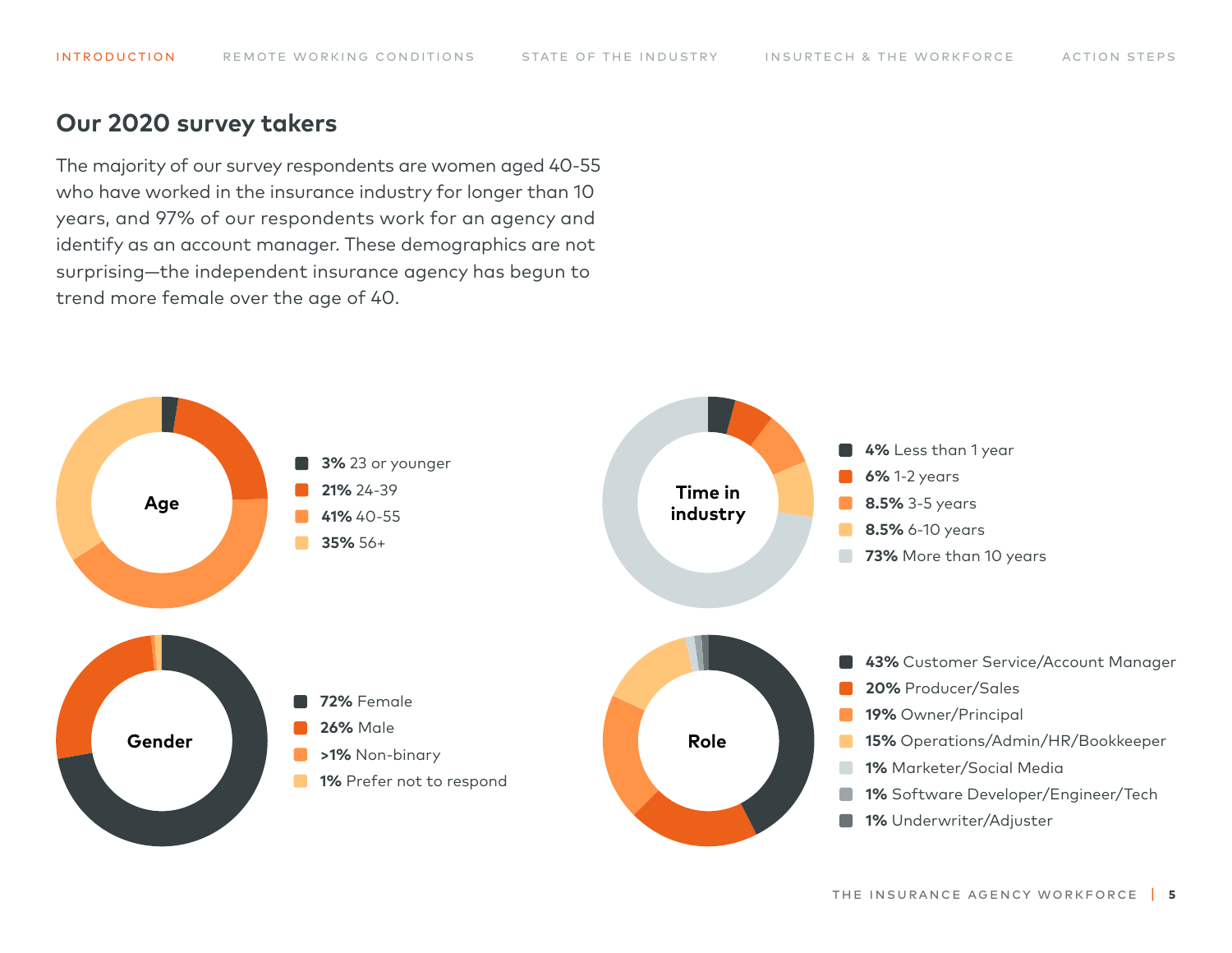## <span id="page-5-0"></span>Remote working conditions

| Adapting to sudden change

While the majority of our survey respondents transitioned to at least 50% remote and nearly a third 100% remote in response to the COVID-19 pandemic, a somewhat surprising 28% remained in the office 100% of the time.

This breakdown makes sense with a closer look at the data. Most of the respondents who remained in the office 100% of the time worked in an office with fewer than six employees, making it easier to maintain social distancing.

On the other hand, the majority of respondents working from home 100% of the time worked in larger offices (with more than 76 employees)—an environment in which social distancing and other COVID-19 restrictions would be more difficult to maintain.

With so many employees transitioning to at least part of their week at home, agencies had to quickly implement new tools and processes to support remote processes—and new policies to support flexibility and a wholly different take on what it means to have work-life balance, or what we at Vertafore like to call overall employee wellbeing.



#### **COVID-19 working conditions by agency size**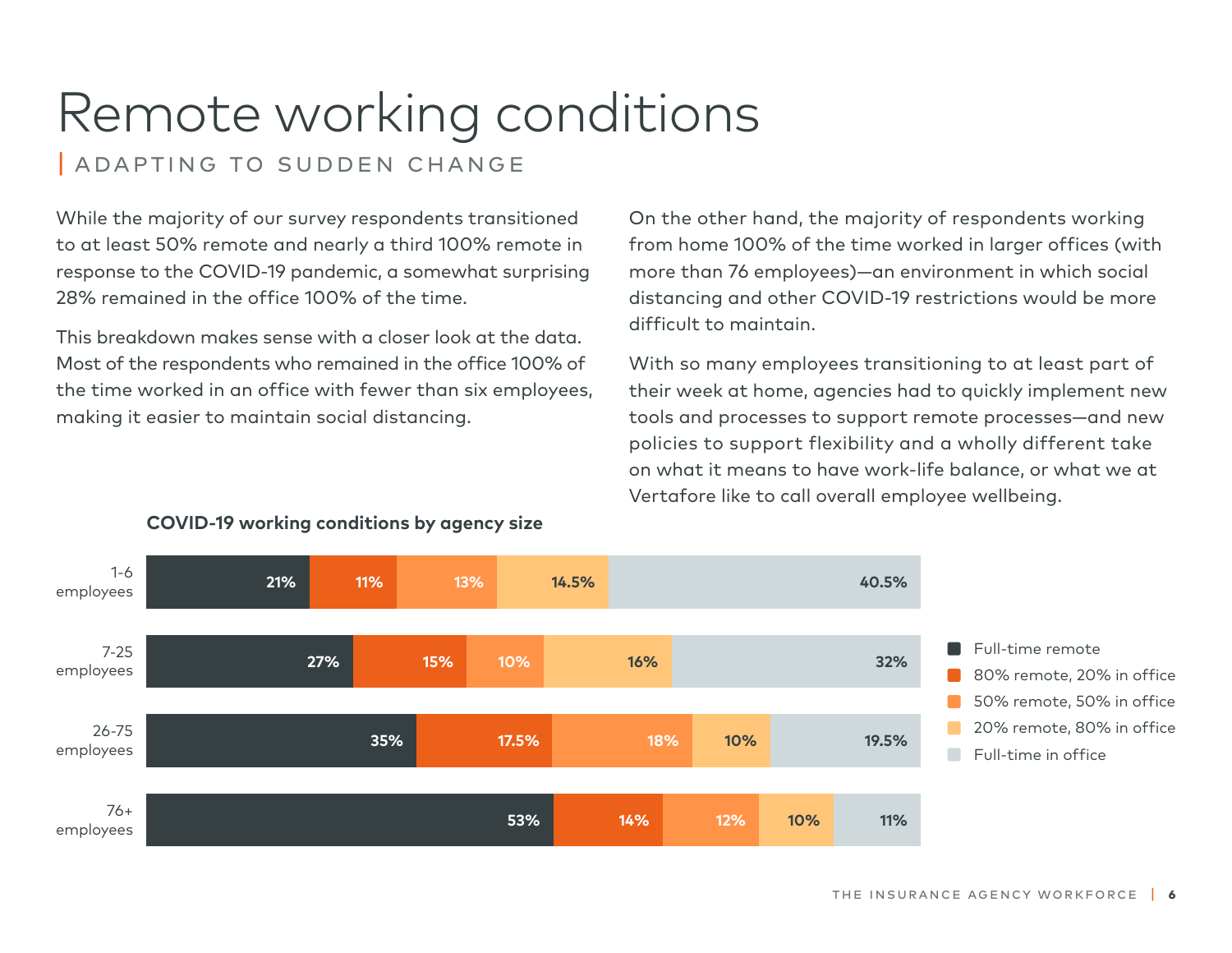### **Where insurance employees want to work**

With so many employees experiencing prolonged periods of working from home—either full-time or part-time—employers may need to reassess the future of the 5-day-a-week office culture in order to stay competitive.

When we asked what the ideal breakdown between working from home and working in-office looked like, just over half of respondents indicate they want to work remotely at least half-time.

Compared to the actual breakdown of remote versus in-office detailed earlier in this report, these responses suggest that many employees who remained in-office 80-100% of the time were unhappy with that arrangement in 2020.

This data suggests there is room for improvement when it comes to the insurance industry providing more flexibility in work environment. And improvements in flexible working conditions could be an advantage when it comes to attracting and retaining talent.



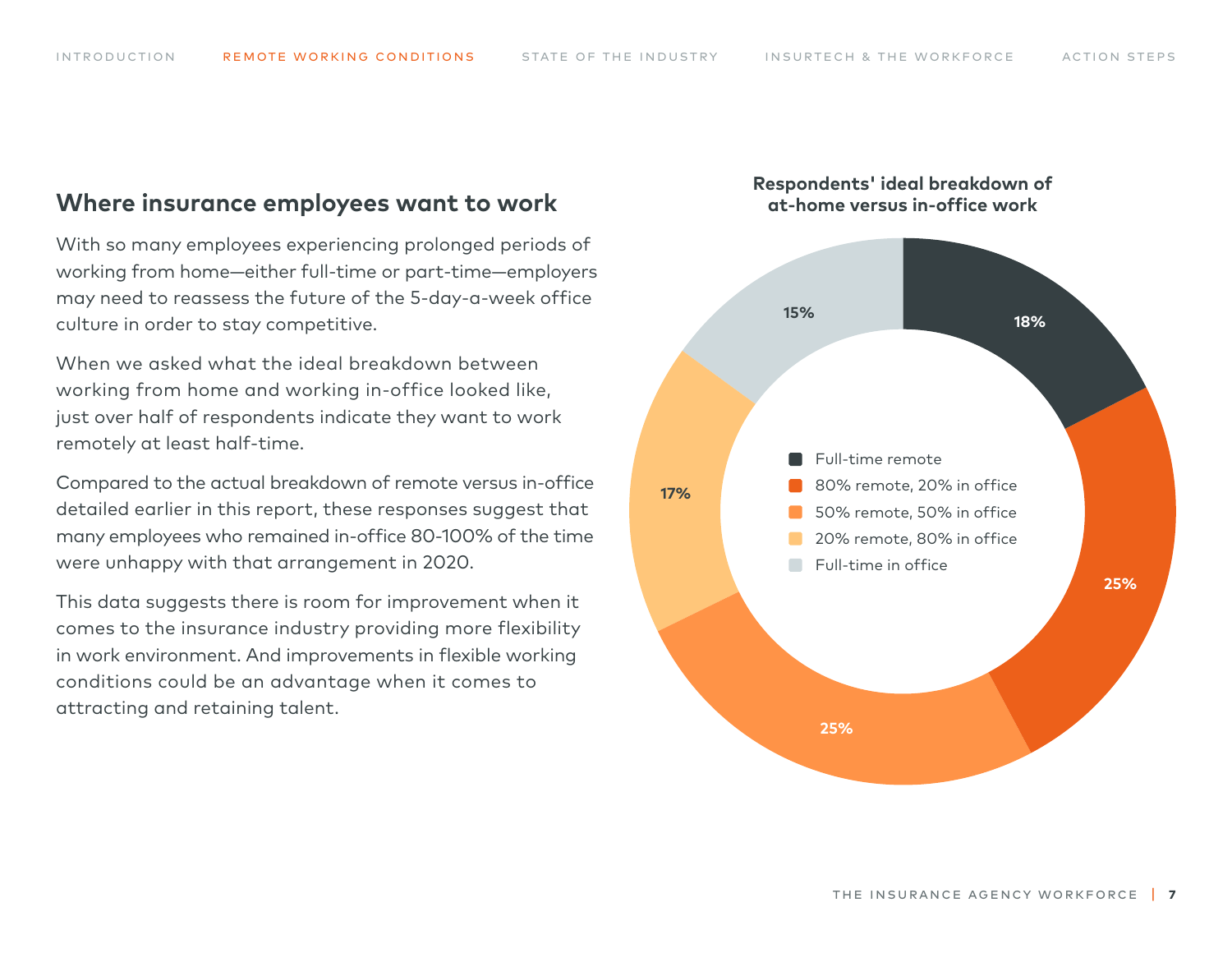### **Pandemic response: not a one-size-fits-all experience**

Women worked from home at least part of the time at a higher rate than men, at 35% versus 23%, respectively. Of the women working from home, most were age 40-55.

For working parents, pandemic conditions often required at least one adult in the home to help with online schooling and childcare, and that responsibility most often fell on mothers. In a [study by the U.S. Census Bureau,](https://www.census.gov/library/stories/2020/08/parents-juggle-work-and-child-care-during-pandemic.html) "School closures and stay-at-home orders particularly affected working moms but had no immediate impact on fathers' leave or leave of women without school-age children."

80% remote, 20% in office **13% 18%** Full-time remote Full-time in office 20% remote, 80% in office **12% 18%** 50% remote, 50% in office **11% 15% Female Male 35% 23% 29% 26%**

**Breakdown of COVID-19 working conditions by gender identity**

The Census Bureau's study also shows that about one in three women aged 25-44 are not working due to childcare demands during the pandemic.

Women continue to grow their presence in insurance. Especially as the industry faces employee shortage in the coming years, it will be vital for employers to acknowledge and appreciate these statistics of women in the workplace, where balancing work and personal life has come into the spotlight.

For our survey respondents aged 24-39, an overwhelming 63% indicated they would leave the insurance industry for a better work-life balance, the most popular answer by far. Giving employees, particularly working mothers, flexible working conditions may very well have a significant impact on retention rates and workplace satisfaction now and into the future.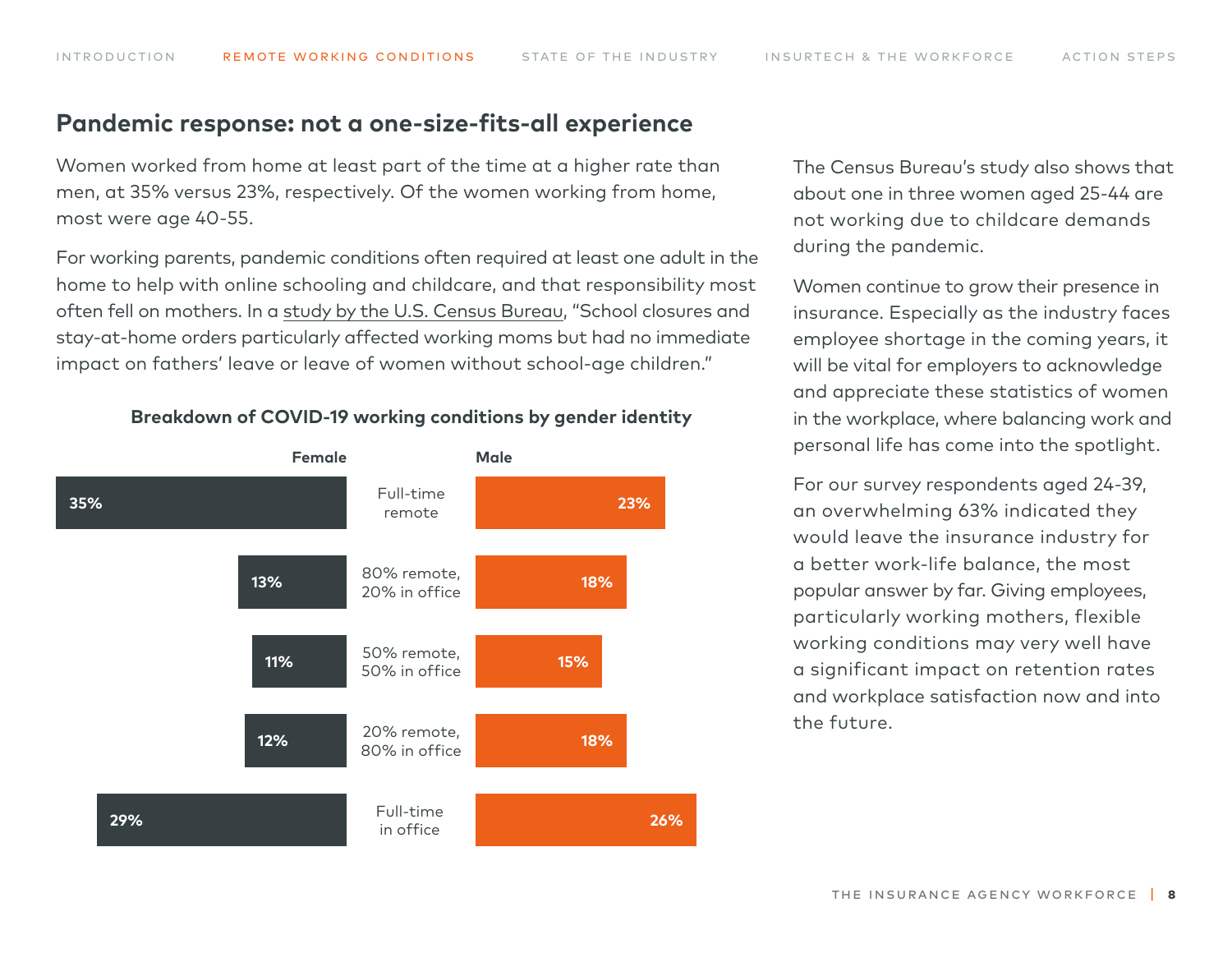## Executive spotlight

"The challenge for incorporating flexibility and work-from-home policies post-COVID is that the ideal arrangement looks different for everyone—the definition is personal. Organizations will need to listen to their people and keep an open mind for what the flexible workplace will look like in the future. But it can't be a flexibility free-for-all, either.

When organizations begin to outline long-term workplace flexibility options post-pandemic, they need to realize they can't make everyone happy. There will be no one-size-fits-all solution to any office. Organizations need to have open, authentic conversations with their team, they need to be willing to be challenged, and they need to be willing to have difficult discussions about what will work—and won't—for their team. It's going to take real teamwork to parse through it."

#### **Kristin Nease,**

VP Human Resources, *Vertafore*



**Kristin Nease** is an HR executive with expertise in employee relations, employment law, benefits, leadership development, acquisitions, and talent management. Kristin leads Vertafore's people strategy for 1,900+ employees. Her take on flexible working conditions proves this is an ongoing, complex issue, and long-term solutions will take time to round out.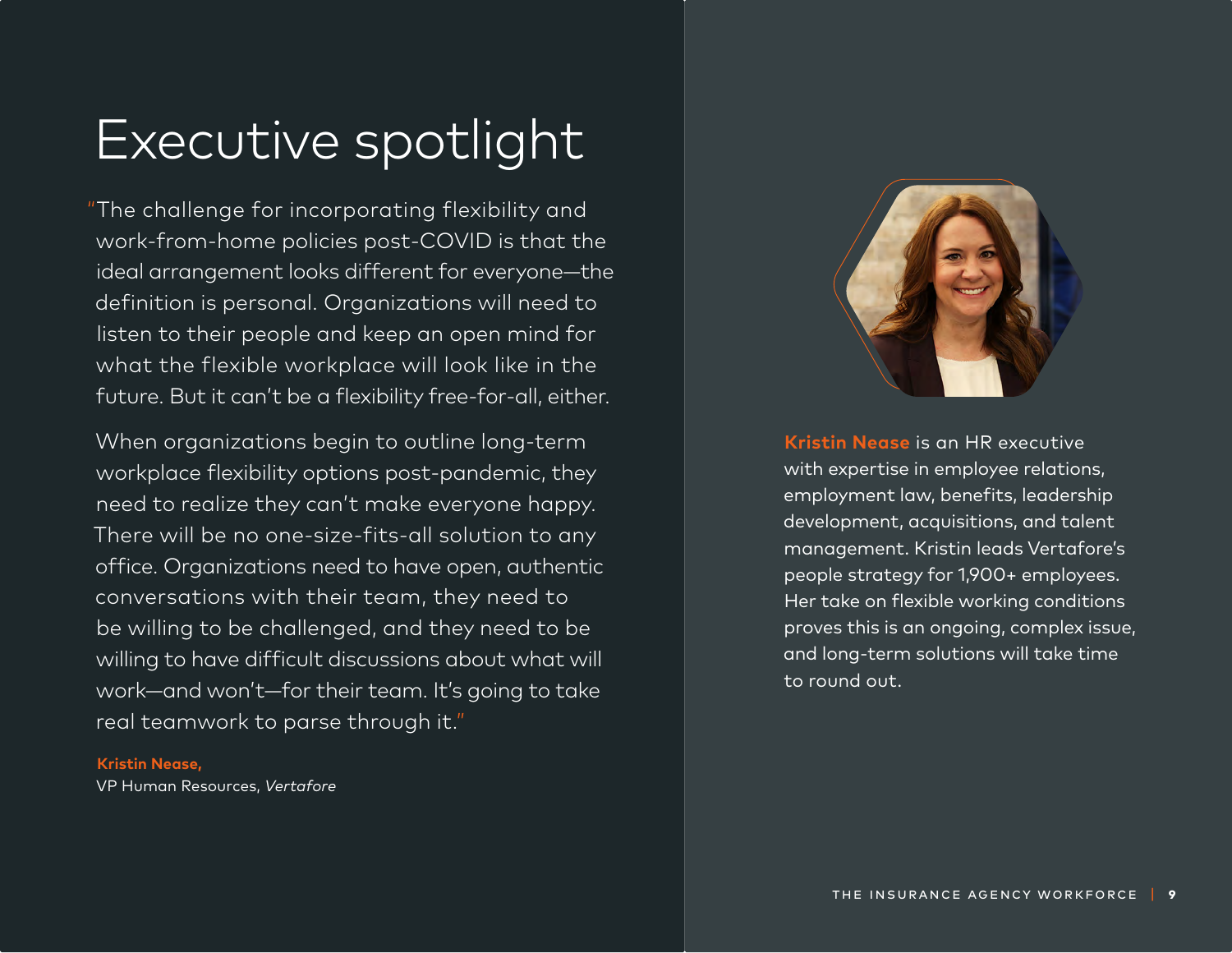### **Making it work, from home**

The importance of providing employees with the tools they need to work remotely cannot be overstated. According to our survey data, the majority of respondents agreed they have the tools necessary to work from home. However, 1 in 5 respondents felt they lacked the necessary tools to be fully successful.



#### **I have the tools necessary to efficiently work from home**



Solutions such as web- and cloud-based management systems and tools that help managers track and balance workflow for dispersed workforces are two must-haves when employees are working from home, and there are many more tools available in today's InsurTech ecosystem. While it is indeed encouraging that the majority of respondents agreed or strongly agreed they had the tools necessary to work from home efficiently, there is room for improvement. And if employers listen to their people and allow for more workday flexibility in the future, those tools will become even more imperative as the remote workforce numbers grow.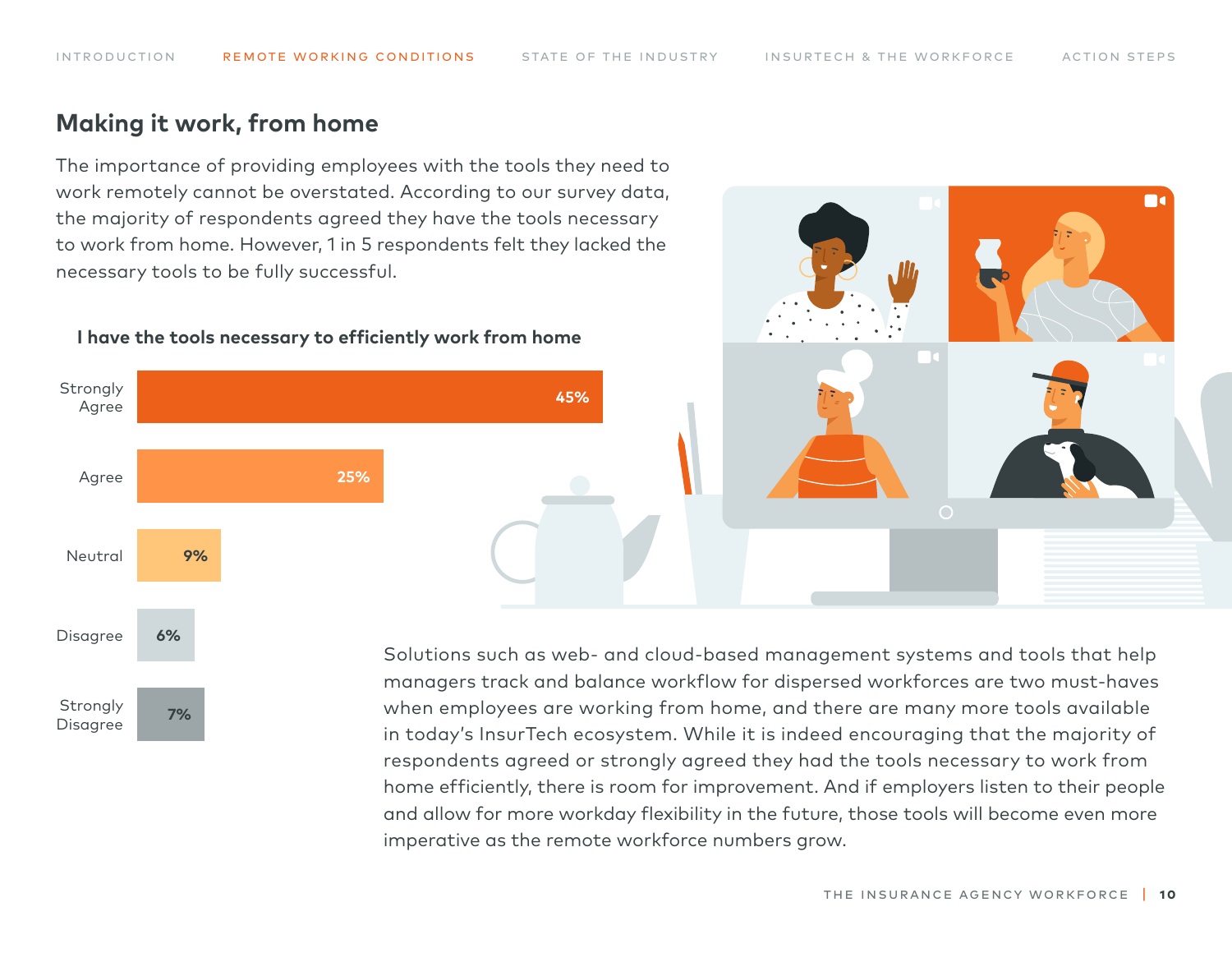## **Enabling flexibility through technology**

We asked our respondents if InsurTech has made a positive impact on their company in the past. The vast majority said yes.

Overall, our data shows that the insurance workforce is hungry for more flexibility in the workplace and more tech solutions in the wake of COVID-19 and into the future. While insurance has been embracing technology more and more in recent years, the pandemic forced companies to adapt and implement systems to keep business running during this worldwide crisis. Employees, especially from younger generations, will be looking to the industry to continue this embrace of technology into the future.

We explore the expectations and impact of InsurTech in greater detail in later sections of this report.

"In 2020, we were surprised that productivity did not decrease when our team members worked from home. COVID-19 has shown us that, above all, team members need flexibility and the right technology and infrastructure to be productive and fulfilled no matter where they work."

#### **Jessica Jeffress,**

Associate VP, Business Insurance & Employee Benefits, *Peel & Holland Insurance*

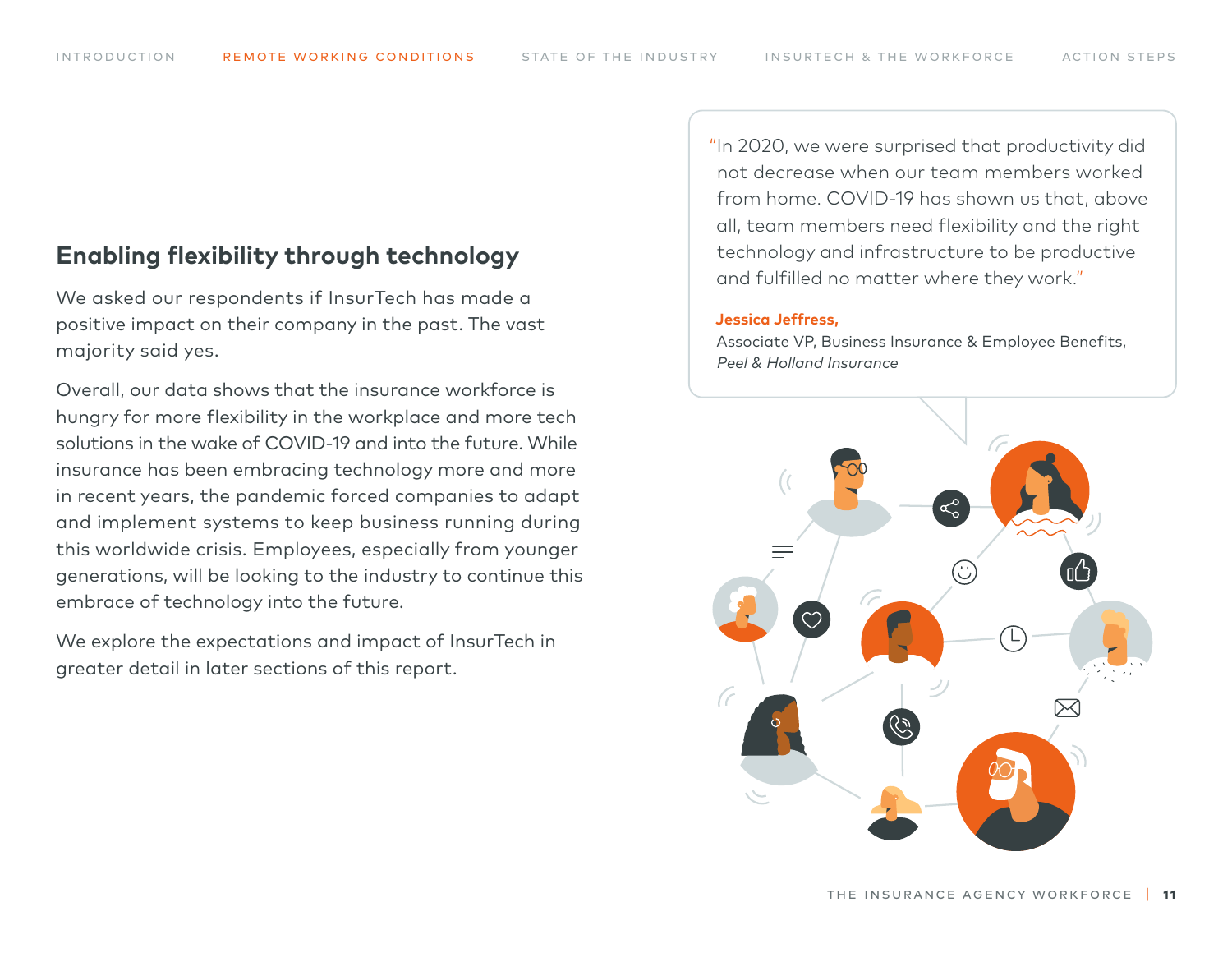## <span id="page-11-0"></span>State of the industry WHAT MAKES EMPLOYEES TICK

Each year, we ask our survey respondents to rate what they like most about their career, how long they see themselves remaining in their current role, what would drive them to leave the insurance industry, and if they would recommend a job in insurance to a friend. These questions give us a snapshot of the state of the industry from an employee's point of view, and we are able to make apples-to-apples comparisons over time that indicate trends within the industry.

> In 2020, we found more stress and less certainty, but with a continued drive to help others and be financially successful.

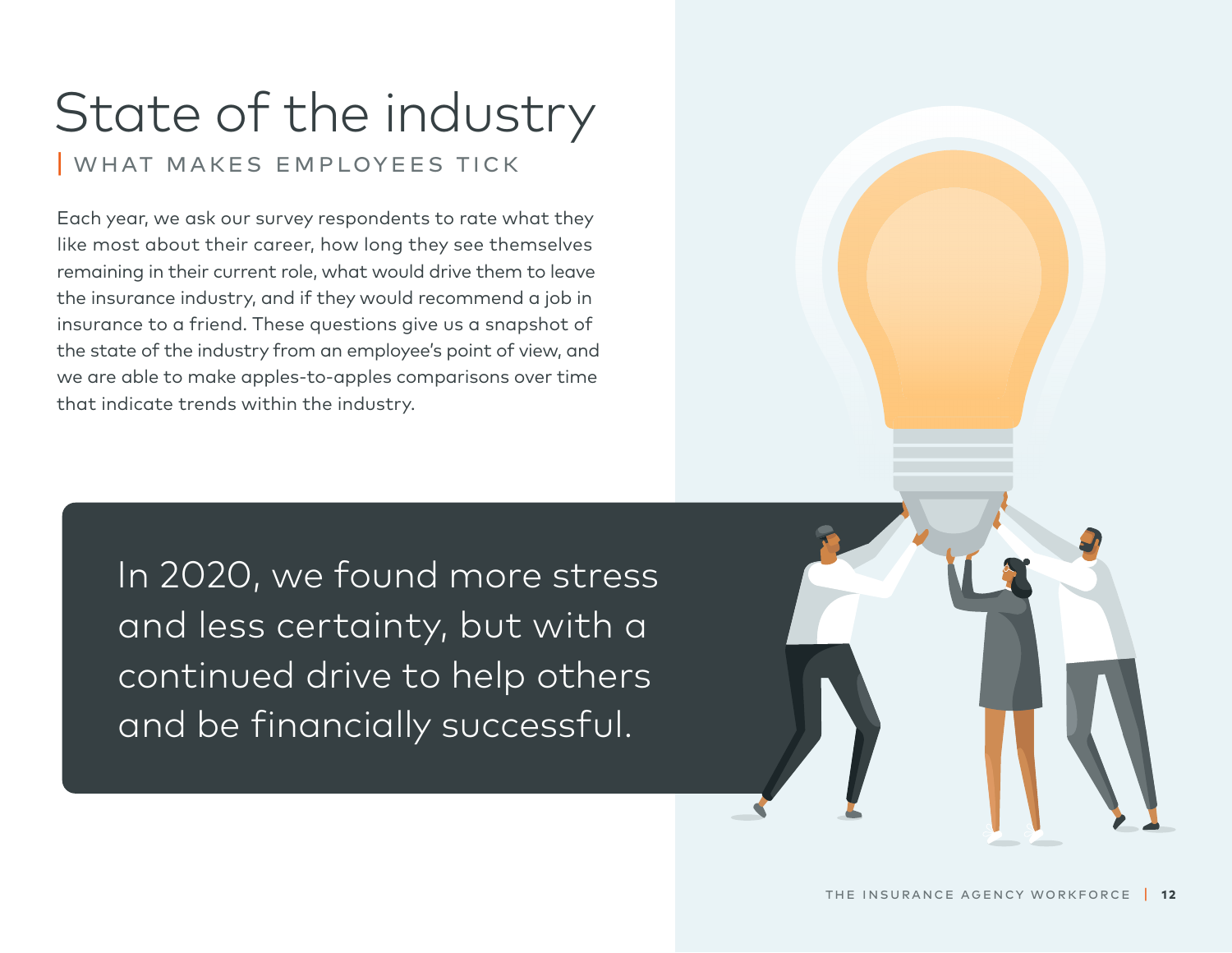## **A stable industry centered on helping others**

In this year's survey, most respondents indicated that their favorite part of working in insurance is the "ability to work directly with my community." The second-most popular answer was "compensation/ financial stability."

The top two answers in 2019 and 2018, however, were reversed, with compensation the top answer and the ability to work directly with the community coming in second. Why this reversal took place in 2020 is not immediately clear; however, it may indicate that in times of high unemployment and instability on a global scale, insurance professionals are more aware with the immediate positive impact they have in their communities.





"Job security. COVID-19 has shown that the insurance industry can survive anything."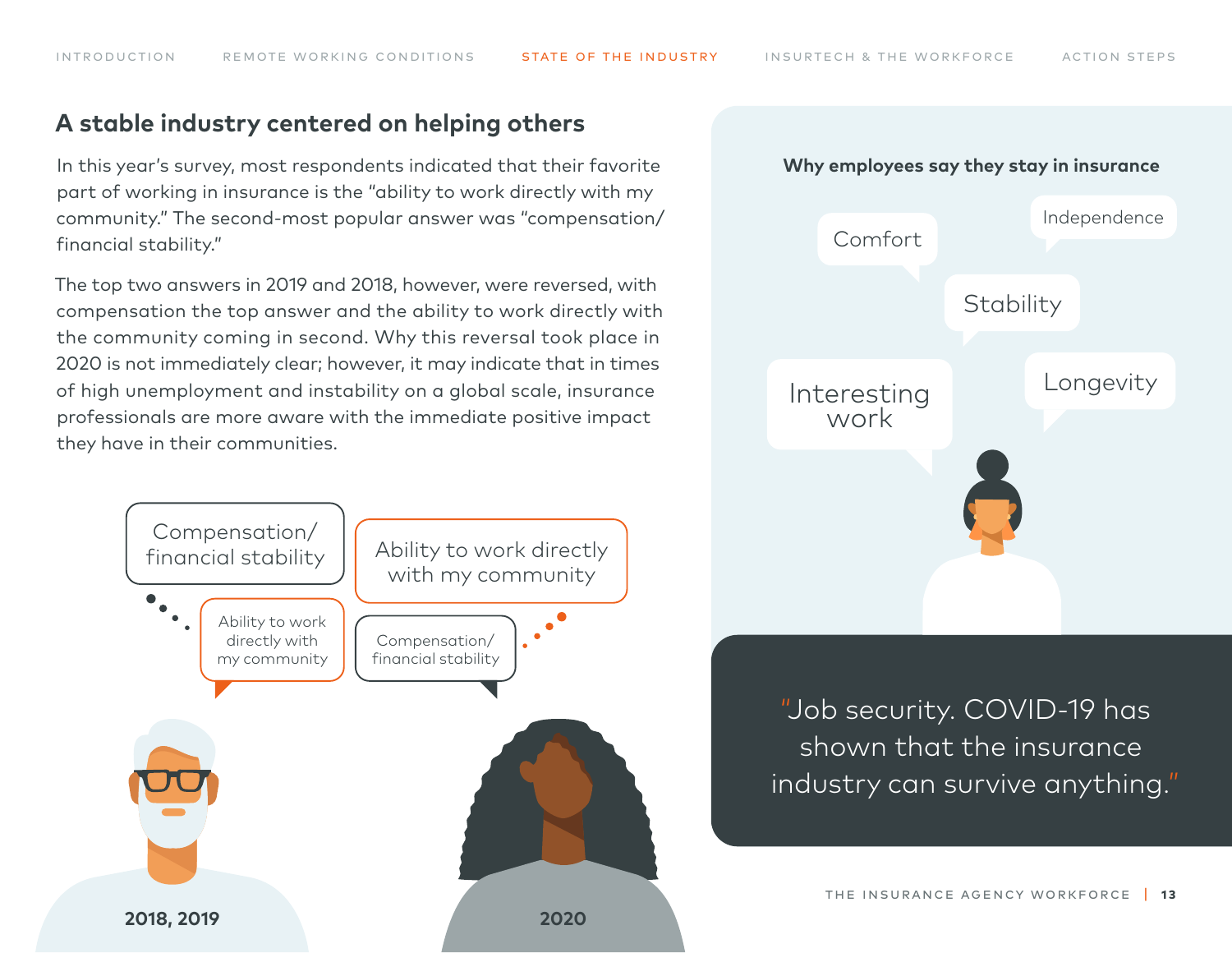### **Career longevity under question**

When asked how long respondents would stay in this role before looking for another, most indicated they would stay more than 10 years. Ten+ years was also the most popular answer in the previous year's survey. However, that percentage declined from 49% in 2019 to just 41% 2020. Also similar to the previous year, there was almost an even split between people who answered they would stay 3-5 years and 6-10 years.

#### **How long survey-takers see themselves in their current role before searching for another**



These numbers show that, although the ranking remained largely the same, there are fewer people who feel they would stay at a job longer than 10 years. Why is not immediately clear, but this may have to do with a general sense of instability in the job market at large and the impact of COVID-19 on women's career tracks, as nearly three-quarters of our respondents were women.

Also likely is that these numbers reflect the aging population in the insurance industry—41% of survey respondents were aged 40-55, and 35% were aged 56+, with the fewest belonging to younger generations. In an industry with a majority of employees nearing retirement—or starting to think about retirement within a decade—the urgent need to attract employees of younger generations is clear.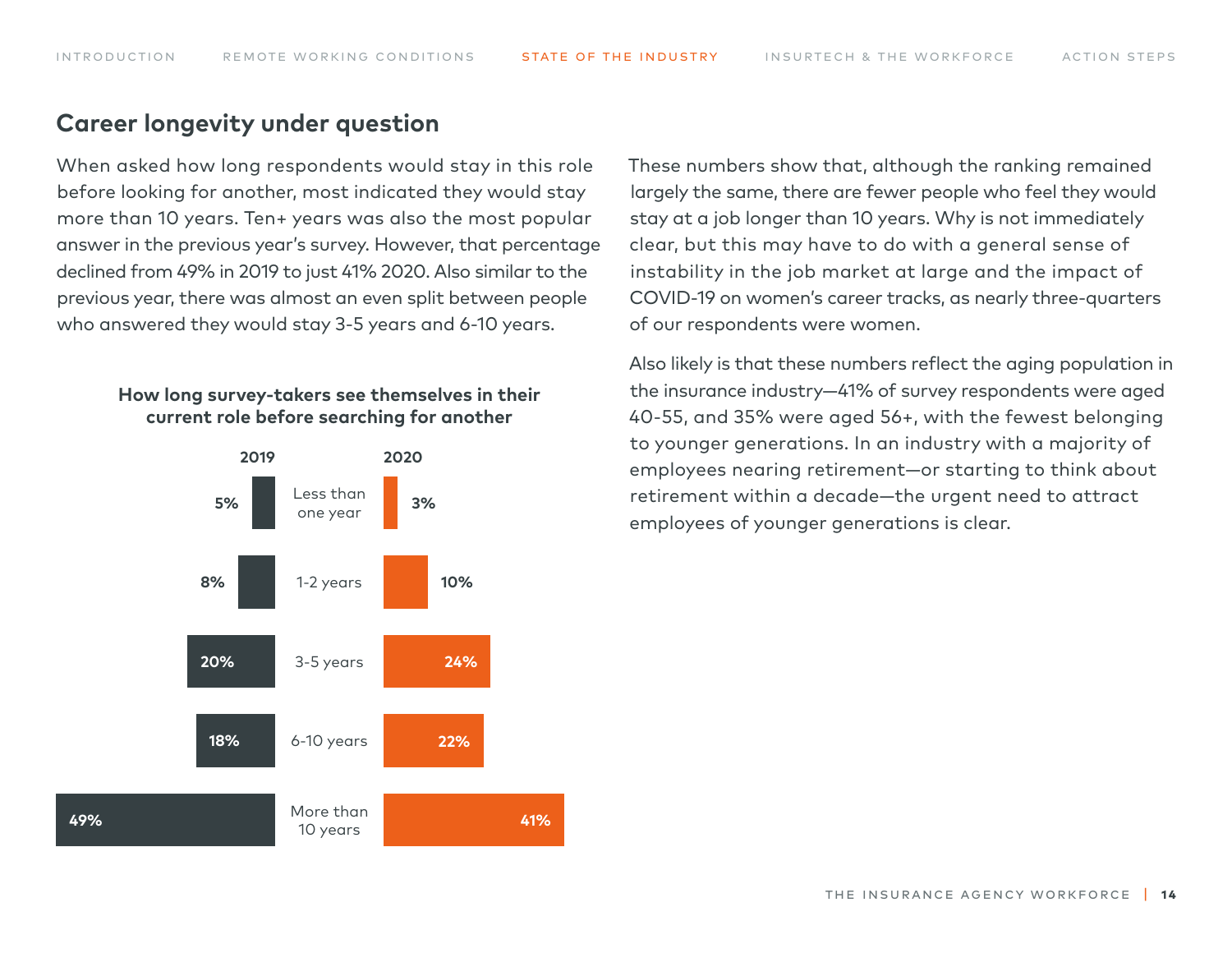### **Reasons employees leave insurance**

The most popular reasons for leaving the industry yearover-year has been compensation, closely followed by work-life balance.

When given the opportunity to elaborate, most "other" reasons were, unsurprisingly, retirement. In addition to retirement, there were several common threads:



#### **Why insurance professionals would leave the industry**



These answers are certainly illuminating, and they provide a pulse check for how employees have been impacted in a year of disruption and upheaval on both a professional and personal level.

## Nearly half of respondents answered "retirement."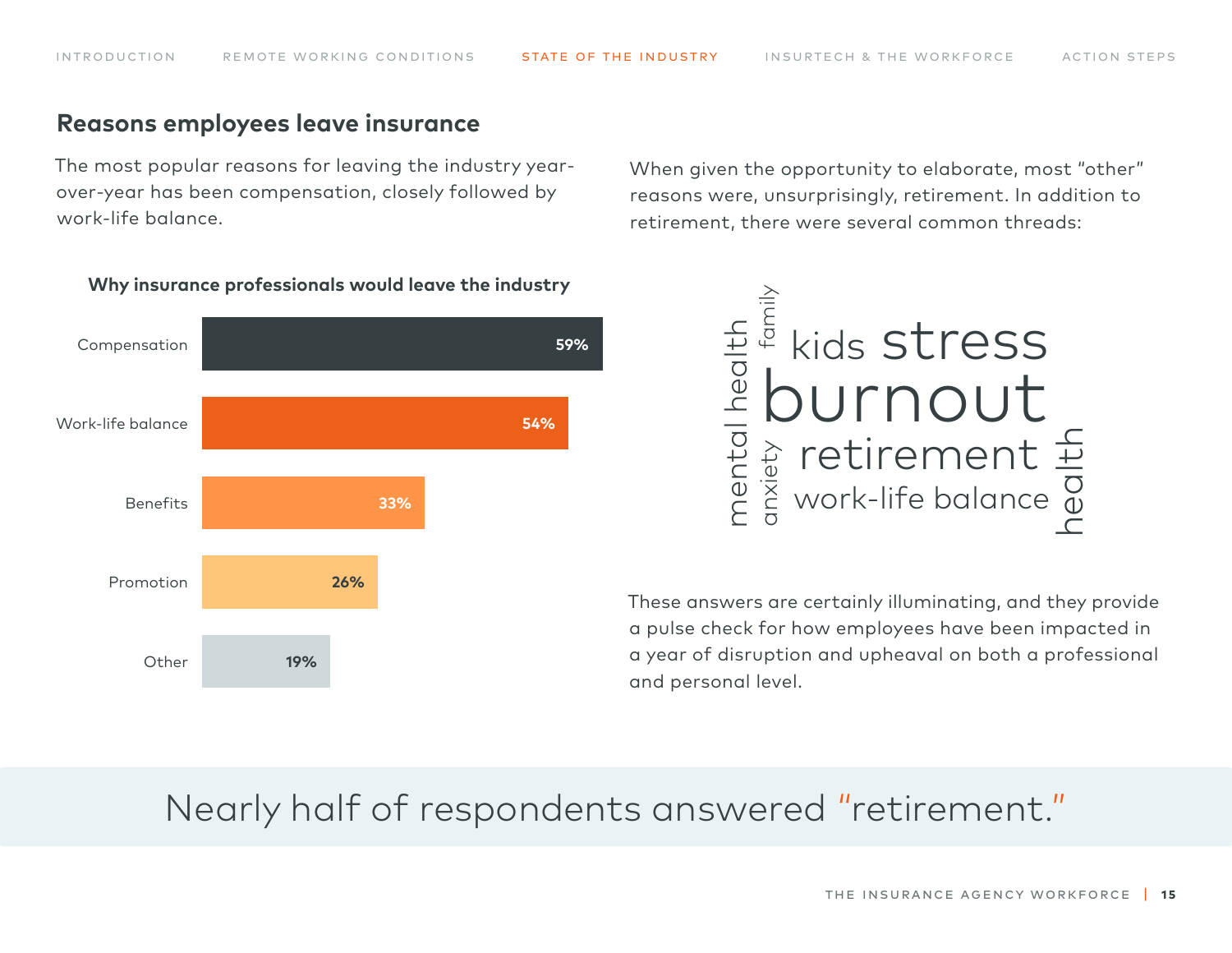## **Industry referrals: it all depends**

As in previous years, we asked respondents to indicate whether they would recommend a career in insurance to a friend. The good news: in keeping with previous surveys, the vast majority of respondents—85%—would recommend insurance. However, when asked to explain their answer in more detail, nearly every person answered, "it depends."

Elaborating on "it depends," respondents listed several factors that would influence their decision to recommend or not. Many indicated that the industry is challenging

and stressful, and a person would have to be able to work under pressure. Additionally, many people indicated that the industry is not right for people who are out to make big money quickly, as it can take a few years to be successful—it is an industry that almost requires longevity for success.

These conditional responses indicate that solving the insurance workforce gap in the coming years will not be a quick fix. For a long-term, scalable solution, newcomers to the industry need to have realistic expectations and clear career goalposts.

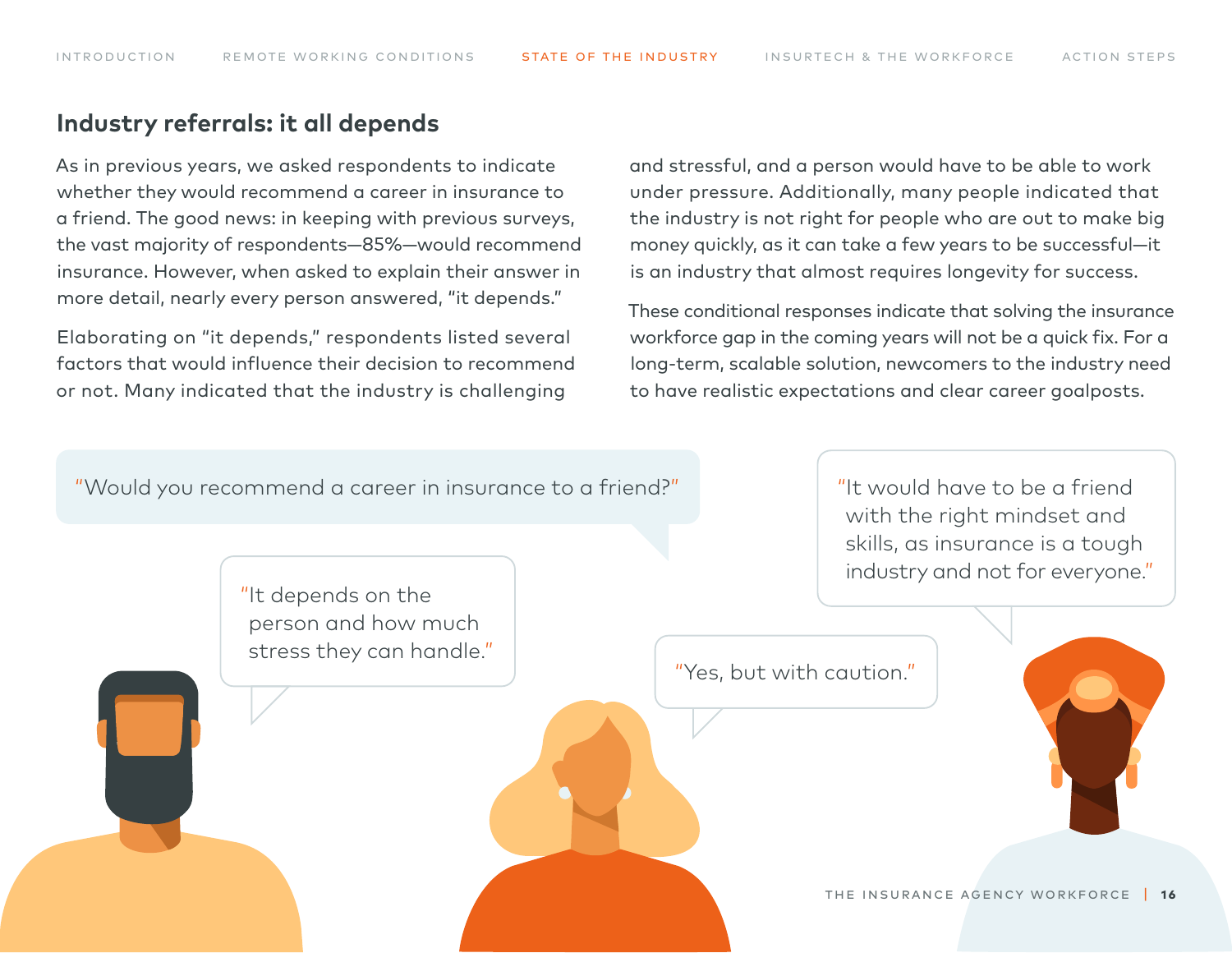# <span id="page-16-0"></span>InsurTech and the insurance workforce

| Modernizing the Agency

Employees at independent agencies overwhelmingly continue to view InsurTech favorably. More than 70% of respondents believe technology has increased their agency's overall efficiency and 1 in 6 report technology has enabled them to strengthen relationships with customers. Less than 4% of respondents said technology is negatively impacting their work.

There's good news for agency owners and leaders: the vast majority of respondents believe that their agency is doing a good or very good job of keeping up with technology advances.

However, enthusiasm for InsurTech varies by agency and depends on many factors, including the size of the company, the market an agency serves, and more. And as such, the types of technologies in use seem to vary widely between agencies.

**61%** Not surprisingly, nearly all respondents—more than 90%—report using an agency management system and email. In addition to these legacy tools, 3 out of 5 respondents are using a rating solution. In comparison, relatively few survey-takers report using technologies to manage client relationship, workflow, and content.

Respondents also had very mixed views of the benefits of more advanced technologies, like artificial intelligence (AI) and machine learning (ML). Less than half of respondents were optimistic that these solutions well help streamline tasks and free up time for more important functions. Most respondents were more ambivalent—they believe that while there are benefits to embracing tech, AI won't ever replace the skills of a human being. And a very small group are concerned that technology advances will replace their role in the future.



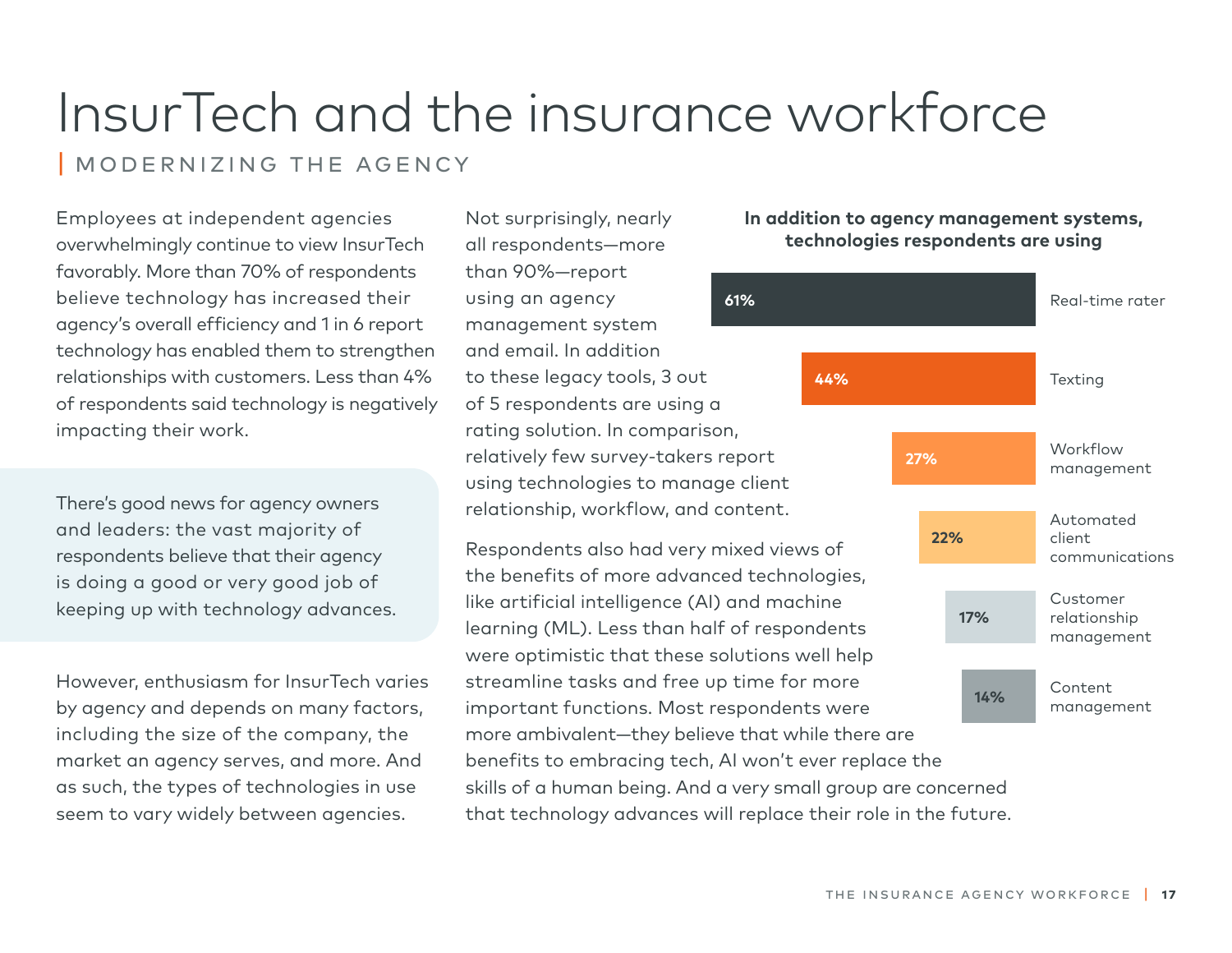## **Fear of change**

When agents are resistant to adopting technology, they often state it is because they fear being replaced by that technology or losing the personal touch with clients. While these concerns are understandable and are not unique to the insurance industry, agents are positioned to ensure their role as a trusted advisor remains relevant and to use the solutions to their advantage.

Technology solutions, when implemented strategically and with sufficient training, can enhance relationships and increase operational efficiencies. Technology is not meant to replace the agent; rather, it is meant to provide a value-add for the agency and agency employees and thereby

increasing profitability as well as attracting and retaining talent who recognize the benefits of InsurTech.



## **A closer look at modernization**

Whether it's from agency consolidation, increased client and employee expectations for a more modern experience, or snowballing data, independent agencies are feeling the pressure to change.

But how do agencies invest in the right changes? The key is integrated solutions that work together and with an agency's existing InsurTech.

Data from Vertafore's thousands of independent agency partners links investing in four core pillars of modernization to exponentially higher revenue growth and profitability. Agencies that modernize in these areas can see nearly three times more revenue growth compared to the industry average:

- Client digital experience
- Agency management
- Market connectivity
- 전 Data & insights

#### **[Learn more](http://vertafore.com/solutions/modernizing-agency)**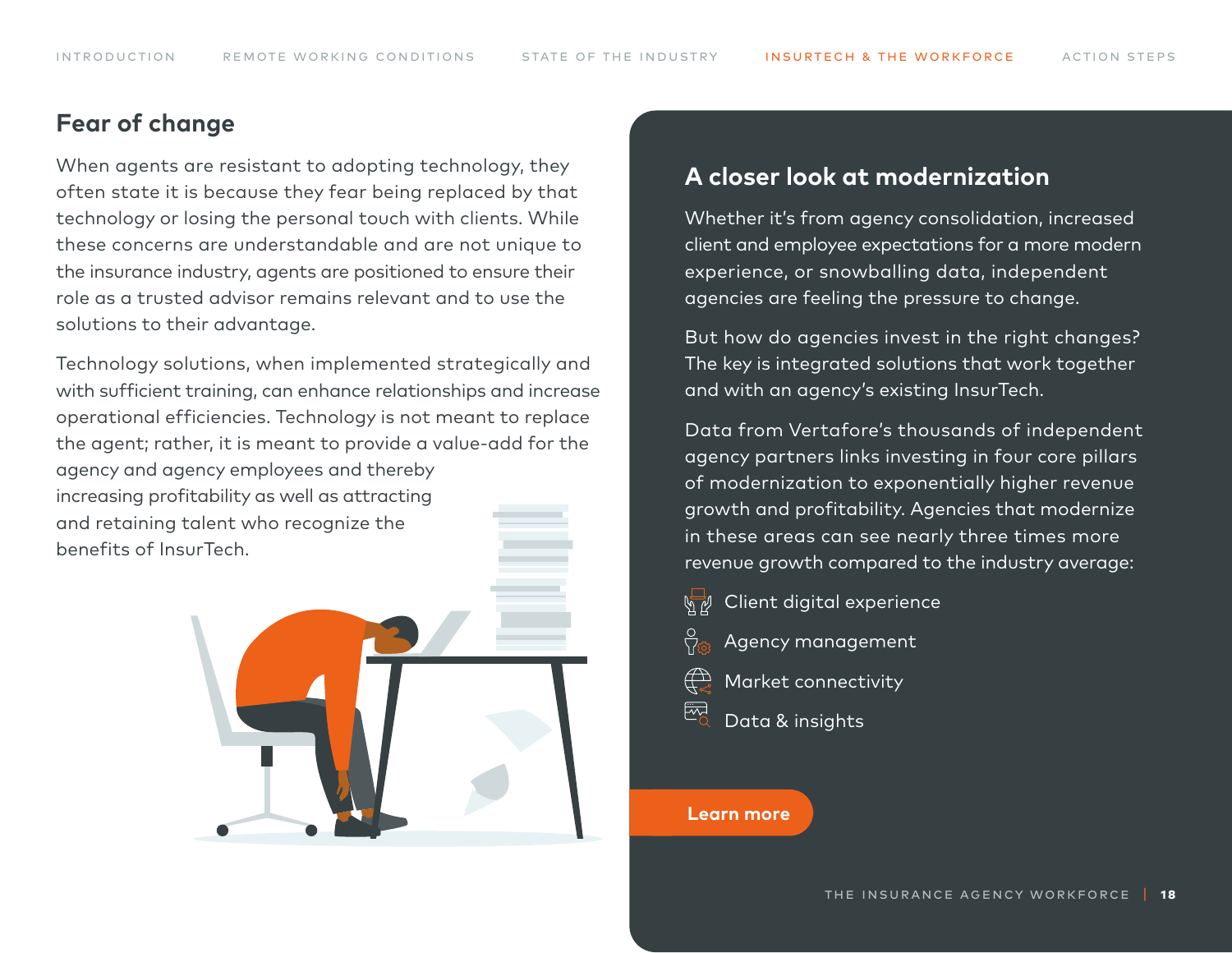### **Perspectives on agency tech**

Agents, carriers, InsurTech providers, and insurance thought leaders have been discussing the industry's move toward (and need for) modernization and more advanced solutions for years. But with an ever-increasing array of one-off technologies and tools that all promise better, faster, easier, it can be challenging for agencies to determine which strategies and InsurTech will really serve the needs of their business and clients.

Survey-takers were asked to identify the modernization trend they believe is most important for agency growth. By a clear margin, respondents are looking for solutions that automate repetitive tasks and data entry to improve efficiency and allow them to spend more time with clients. When asked to elaborate, respondents cited the need to collect digital signatures and payments. Agencies have been adding these functions for a while, but the need was exacerbated in the wake of COVID-19.



In addition, nearly 1 in 5 respondents feel that improving connectivity in the insurance distribution channel will make the biggest difference for future growth. Specifically, respondents said they are looking for improved connectivity between carriers and their agency management system, expanded rating tools, and automated solutions for commercial lines quoting and binding.

These responses align with the philosophy of InsurTech. Improving efficiency means spending more time doing what matters most: advising clients and maintaining long-term relationships.

"No one feels overwhelmed or behind. The automation, the tools, and the integration all help us be more proactive."

**Jeffri Northcut,**  COO, *Hyland Insurance*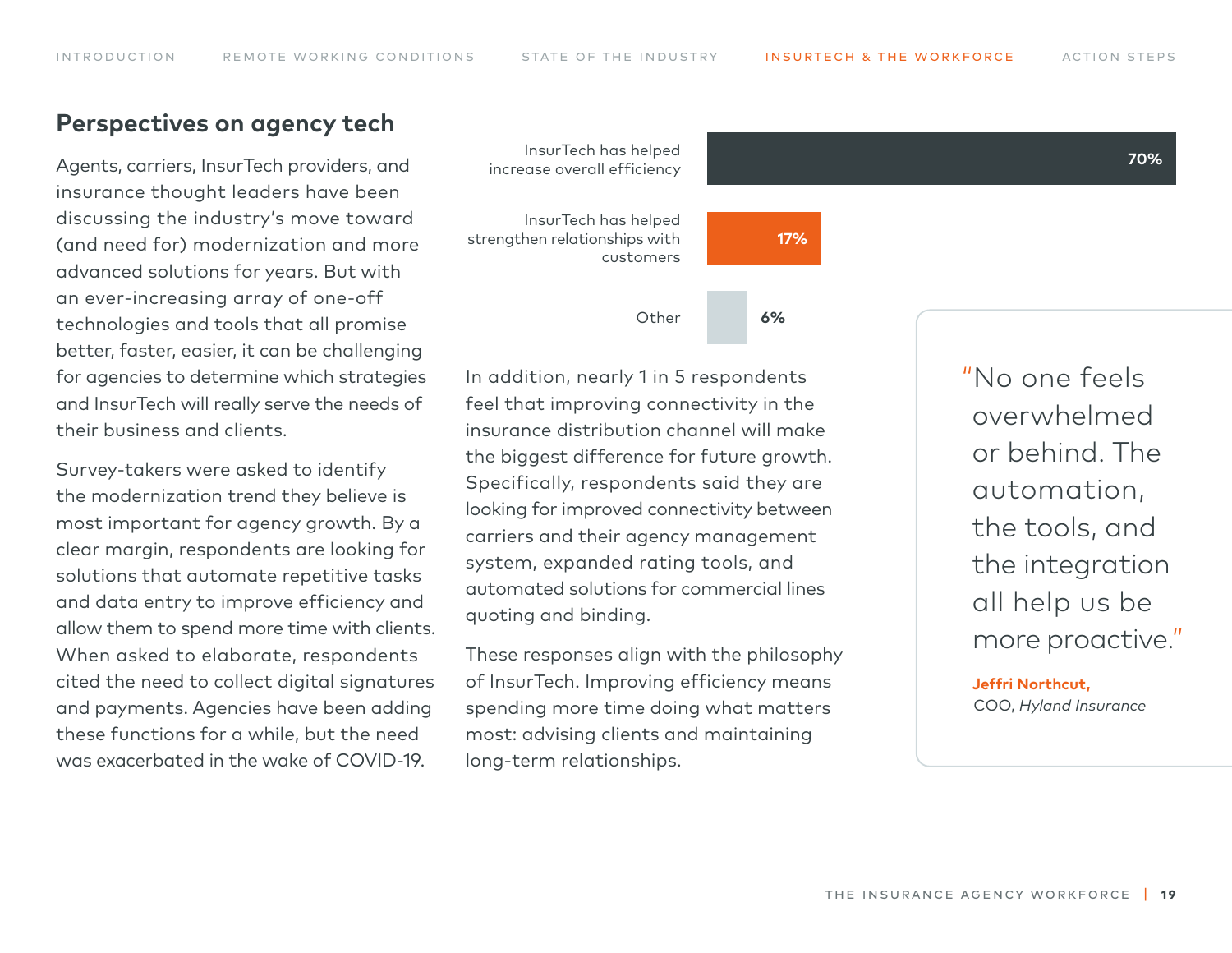#### **Enabling a modern client experience**

Perhaps most interestingly, when asked about important modernization trends, nearly a third of respondents said that an improved client digital experience holds the key to future success. Solutions in this category include:

Online portals for self-service access to information and key documents

- $\sqrt{2}$ Mobile apps and mobile-responsive web sites
- Web chat tools
- Automated communications to reach clients with the right information at the right time

These respondents are on to something. [Research](https://www.gartner.com/en/newsroom/press-releases/2019-05-28-gartner-says-the-future-of-self-service-is-customer-l#targetText=In%20fact%2C%2091%25%20of%20organizations,automatically%20by%20customer%2Downed%20bots.&targetText=The%20customer%20self%2Dservice%20of,both%20customers%20and%20their%20bots.%E2%80%9D)  [from Garner notes](https://www.gartner.com/en/newsroom/press-releases/2019-05-28-gartner-says-the-future-of-self-service-is-customer-l#targetText=In%20fact%2C%2091%25%20of%20organizations,automatically%20by%20customer%2Downed%20bots.&targetText=The%20customer%20self%2Dservice%20of,both%20customers%20and%20their%20bots.%E2%80%9D), "Self-service is becoming the norm as customers increasingly expect an effortless experience at scale."

And it seems like the independent agent channel has lots of room for growth in building a strong digital client experience. Less than a third of respondents reported that their agency has a self-service portal or app in place for their endinsureds to access documents. Half of the surveyed agencies have no self-service capabilities available for clients, and a small but notable portion rely on

self-service tools provided by carriers. On the surface, agencies may see the latter strategy as a cost-savings; however, with brand loyalty an increasingly important factor in retention, agencies that rely on carrier portals may be helping to build a client affinity for their carrier partners over their own services.

Finally, less than 17% of respondents use a portal or app to communicate with clients, and only 1 in 5 are using a form of automated communications with their client base. In comparison, nearly all respondents reported communicating with clients via email and phone calls, two-thirds rely on mail and in-person interactions, and more than half text their clients.

"We're competing with companies like GEICO and Progressive. There's a lot of interference from ads from these big box direct writers. We're doing more than just selling and servicing a policy, and our customer experience has to reflect that."

#### **Joe Pilla,**

Found & President, *ETA Insurance Group*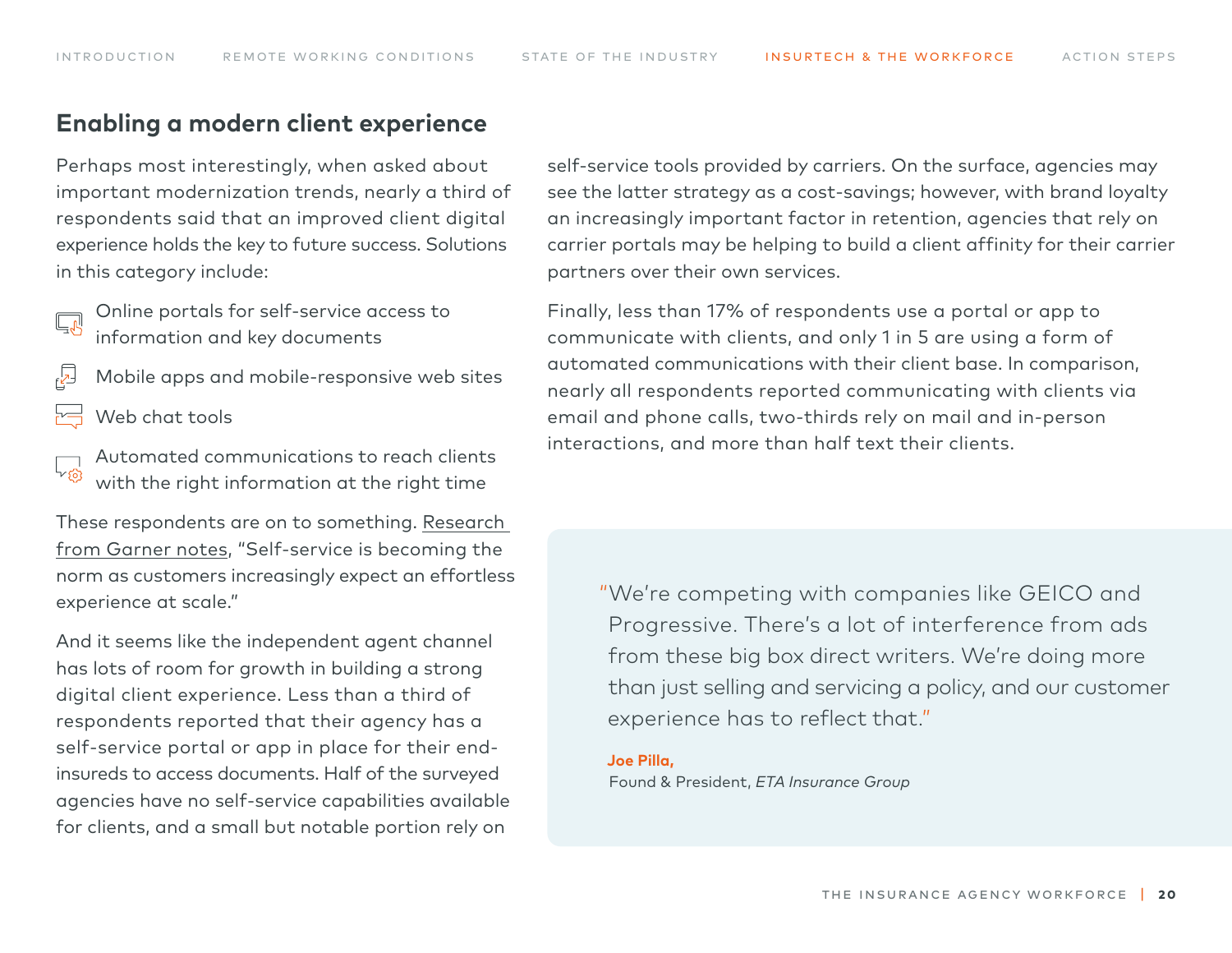

#### **How insurance professionals spend their time**

## **A day in the life: never enough time**

It is common in the insurance industry to hear that agents feel they never have enough time in the day to do the things they want to do the most, like value-add activities such as building their book of business or client retention. Instead, they spend large chunks of their day completing administrative tasks that are largely repetitive and tedious.

We asked survey respondents to rank tasks from most time spent to least time spent, on average each week. The most time was spent communicating with clients, followed by gathering quotes, data entry, creating proposals, and putting together policies.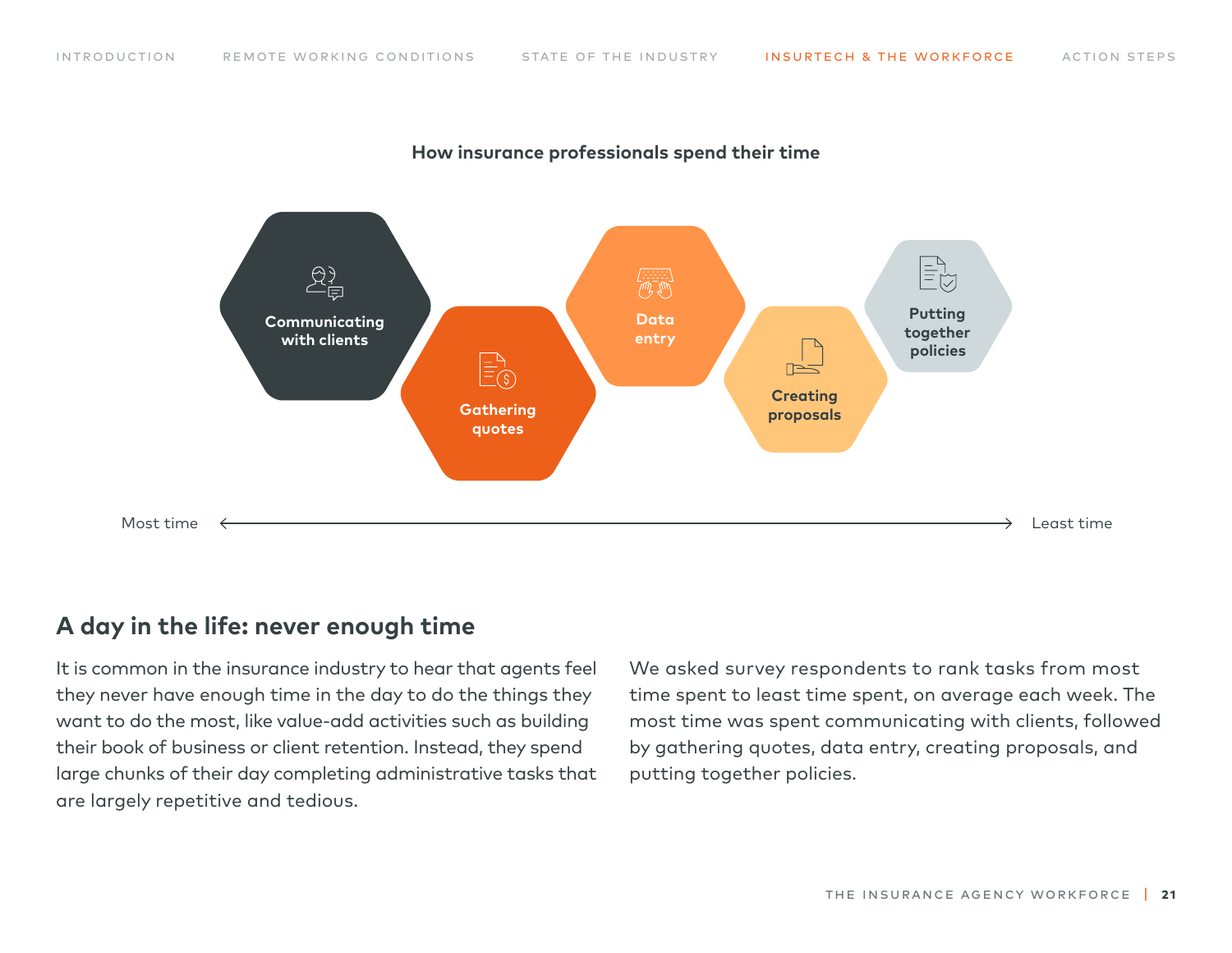#### **How agents want to spend their time**

Derson coffee connect visit **call** reviews in-person conversation outreach advise connect wellness chat update coffee one-on-one

## **Quality of communication versus quantity**

Even though most respondents chose communicating with clients as the number-one activity each week, that time spent does not seem to be enough. We also asked respondents to indicate in open-answer format what they wish they could do more of on a regular basis if time was not an issue.

By far, the most common answer was more meaningful communication with clients in which the agent is acting in a more advisory role—as opposed to transactional—with a more personal touch was a common theme.

One-on-one activities such as in-depth policy reviews, informal wellness chats, lunch, coffee, catching up on major events in a client's personal life, and more frequent updates were popular answers. In general, agents want to understand a client's needs and provide proactive, educational guidance instead of the typical transactional relationship at renewal time. These more meaningful conversations can lead to two common goals of the agency: cross-selling and client retention. The need for more time to do the work that makes the most difference is clear.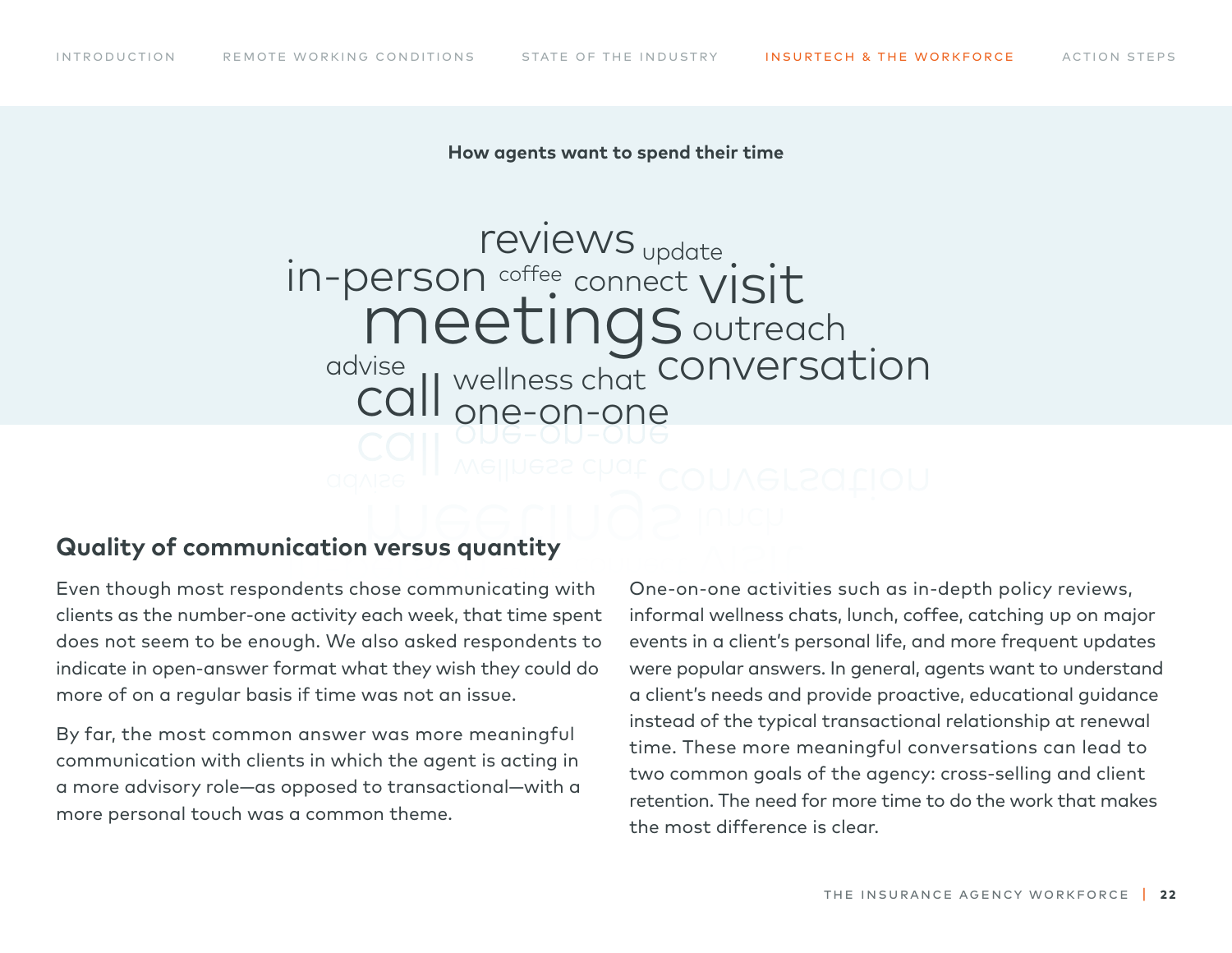#### **More time, more satisfaction**

Data shows that a day in the life of a typical agent is not spent doing the things they want to do most and the things that bring the most revenue. This is troublesome when paired with what agents say are the best parts of their job: positive contribution to other people's lives and financial stability of the industry.

When agents are freed up to spend more time acting as an advisor, building relationships, and ensuring their clients are properly insured, the more successful the agency can be. When those elements are lacking, a career in insurance isn't as compelling or satisfactory.

With the breadth of InsurTech solutions available to today's agency, providing agents with the solutions they need to increase efficiency and revenue is clearly a path towards higher employee satisfaction.

"As I looked at what some of the interruptions were in our day-to-day that cost money, it was printing ID cards and doing certificates. Our job is to be interrupted. But I want to control that interruption. I want to be proactive so that the customer feels they are getting the service they want, how they want it."

#### **Kevin Wheeler,**

Director & Agent, *WalkerHughes Insurance*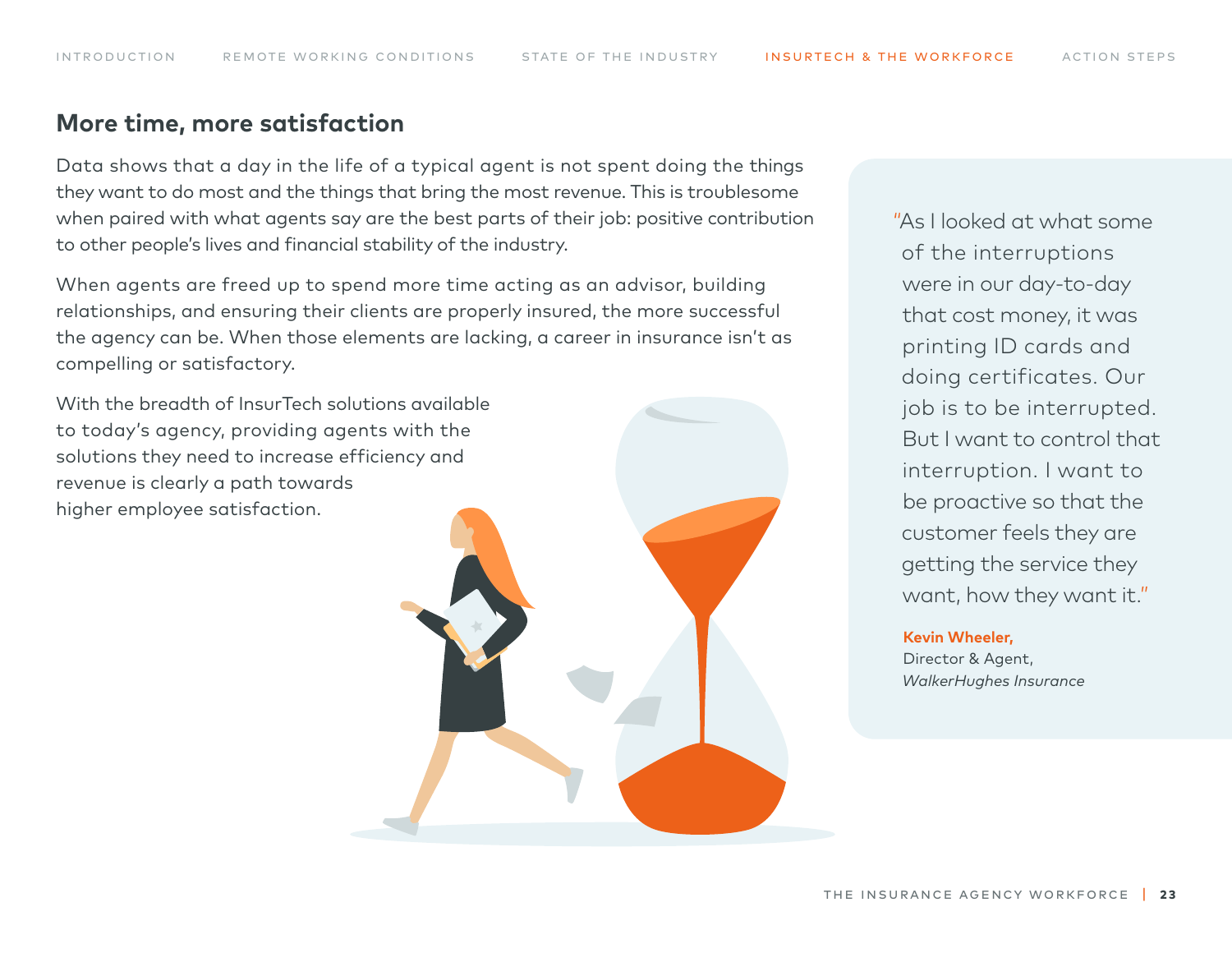## <span id="page-23-0"></span>What agencies can do now to support their talent

 $\mathbf{X}$ 

 $\circ$ 

 $\bullet$ 

## **Modernize**

The tools clients want are also the tools the insurance professionals want. That is, they want efficient processes, digital solutions, clear communication, and ease of use without the loss of a personal connection. Modernizing can also improve the

 $\checkmark$  /

 $\bigcup$ 

customer's experience by freeing up agents to spend time advising clients and giving clients the digital tools they expect.

"For our agency, we measure revenue per employee. Tracking from this perspective, we can see that when we are able to take advantage of advances in technology to simplify processes, we can shift team members' time to focus on higher-valued tasks, not only helping to grow the agency but also helping the team members feel more valued and fulfilled in the long term."

#### **Jessica Jeffress,**

Associate VP, Business Insurance & Employee Benefits, *Peel & Holland Insurance*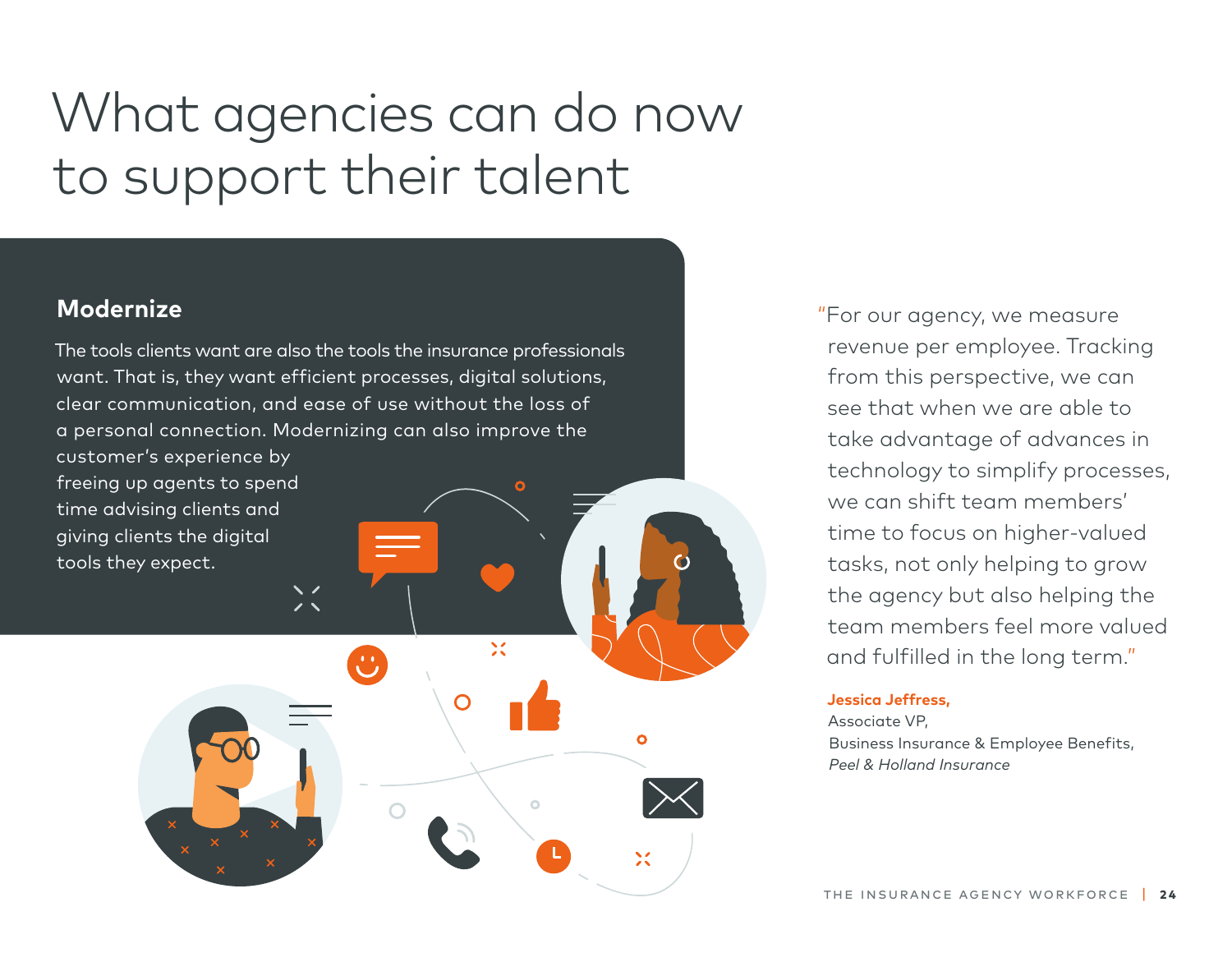## **Embrace flexibility**

The industry is ripe for improvement in flexible work options. This need for more workday flexibility is not new, but it has grown in the face of the COVID-19 pandemic. Now that employees have a taste of working from home and the benefits that flexibility provides, many of them won't want to go back to the old ways.





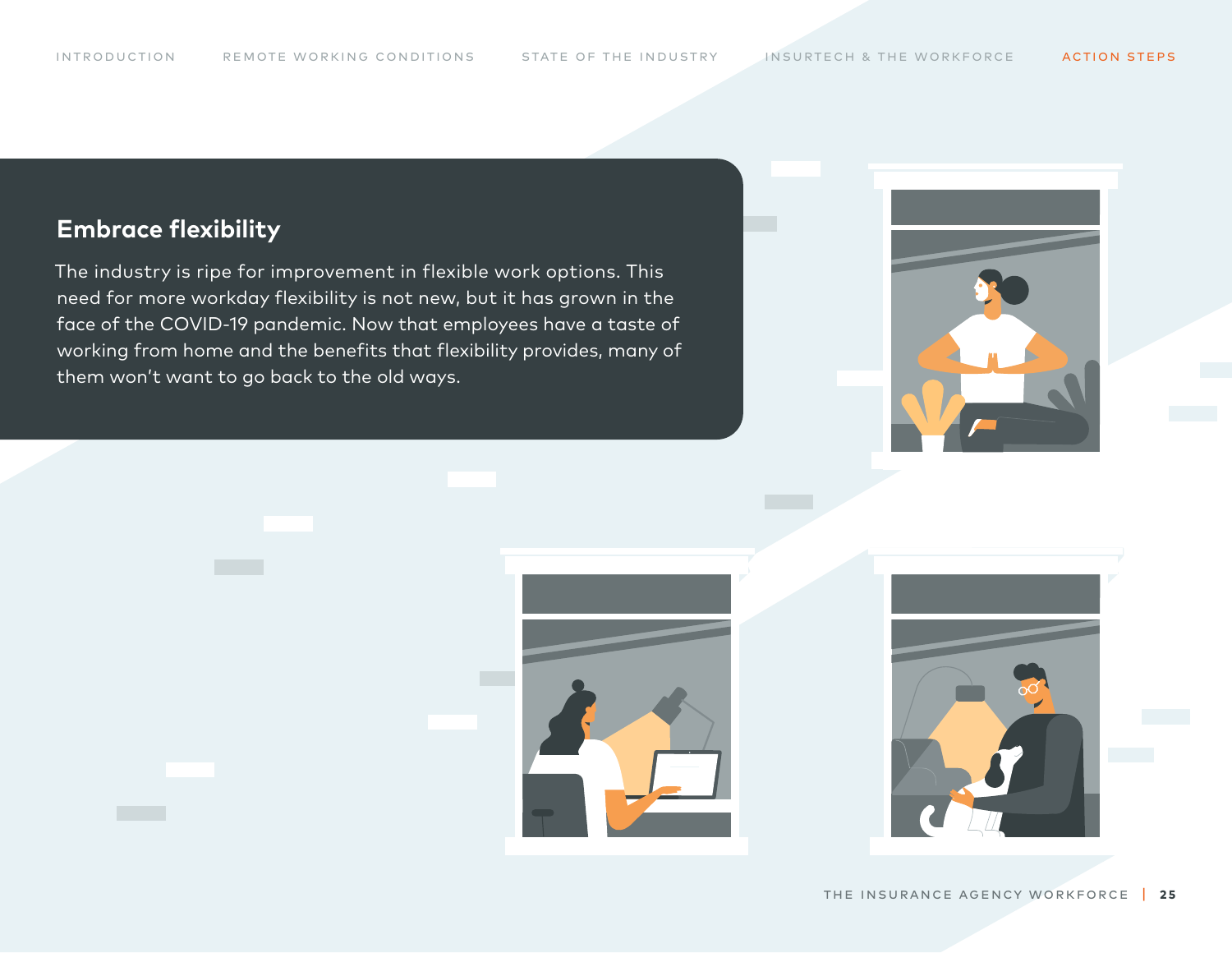"The insurance industry will have to get creative when it comes to filling the huge people shortage we are facing now and in the coming years as the older generation retires. We need innovative solutions. and we need to align with what is important to this younger and more diverse group of people. At Vertafore, we believe technology and modernization is at the heart of the solution. An industry that has modern solutions will attract a modern workforce."

#### **Kristin Nease,**

VP Human Resources, *Vertafore*

## **Address the "silver tsunami" head-on**

It is well-known that the insurance industry is aging rapidly and there are not enough people from younger generations currently working in the industry to replace them in the coming years. The industry is also dominated by predominantly older white men who are closer to retirement. The problem of how to replace the wave of retirees in insurance is not a new topic, but based on survey results and industry research, there may be a fresh, effective way to tackle the problem. Agencies can invest in three primary areas for recruitment and retention:

- Women
- Diversity & inclusion
- Young people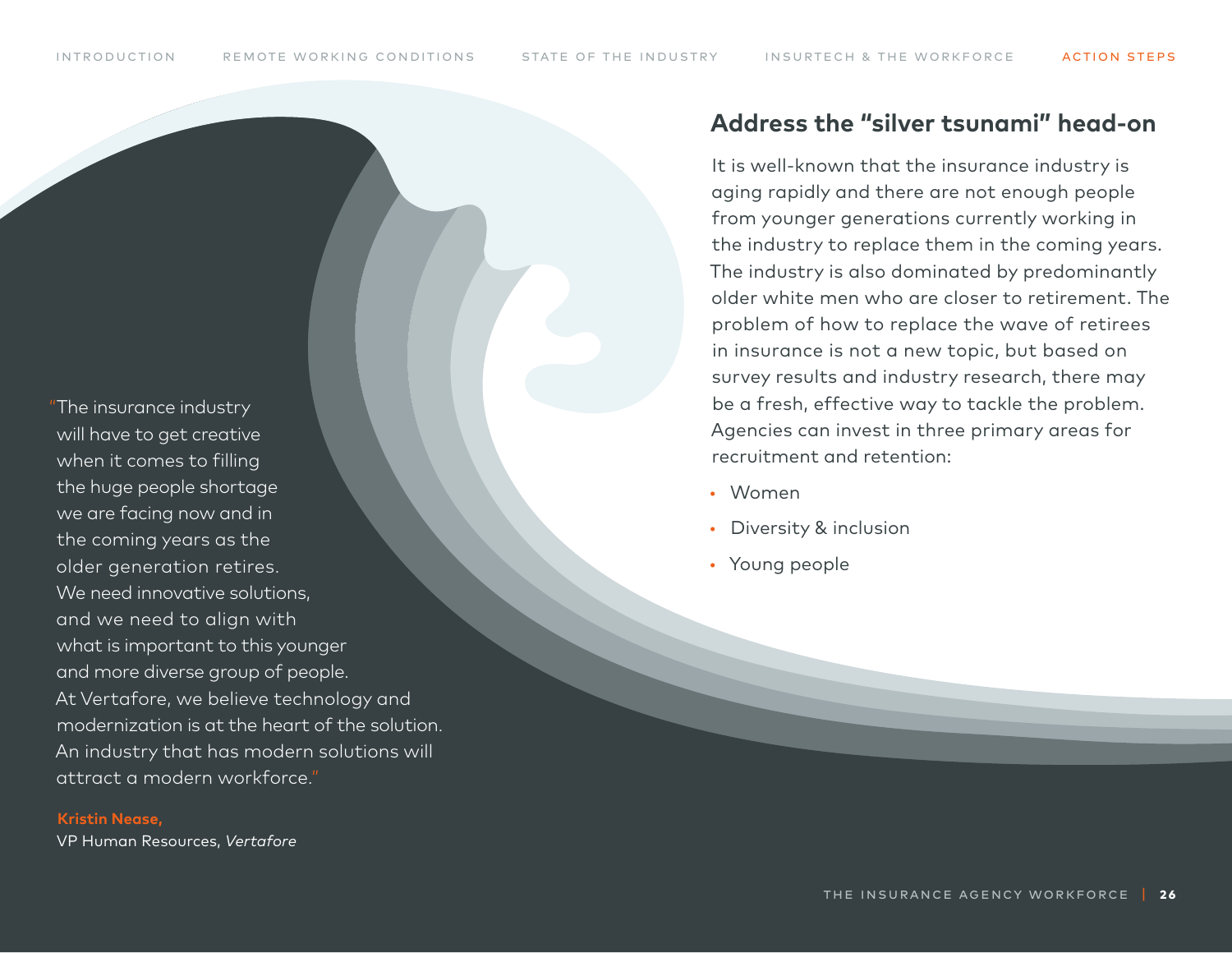#### **‣ Invest in women**

A [Bureau of Labor Statistics](https://www.bls.gov/news.release/empsit.nr0.htm) report from early January 2021 indicated that women accounted for all the 140,000 job losses in December 2020. Moreover, women lost more jobs than men in 2020, ending with 5.4 million fewer jobs than they had in February pre-pandemic. Men were not immune to job loss, at 4.4 million in that same time period, but women were clearly hit the hardest. While the insurance industry has not suffered from this unemployment trend in 2020, these broader statistics align with data that shows women have borne the brunt of juggling career and family

during the pandemic. The BLS report also detailed the rate at which people opted out of the workforce in 2020. Of the millions of people who quit their jobs, 80% were women.

Data from our survey supports these trends, showing that women are most likely to leave the insurance industry for a better work-life balance. Women's unique needs and challenges must be recognized and appropriately accommodated in the workforce during pandemic conditions and beyond.

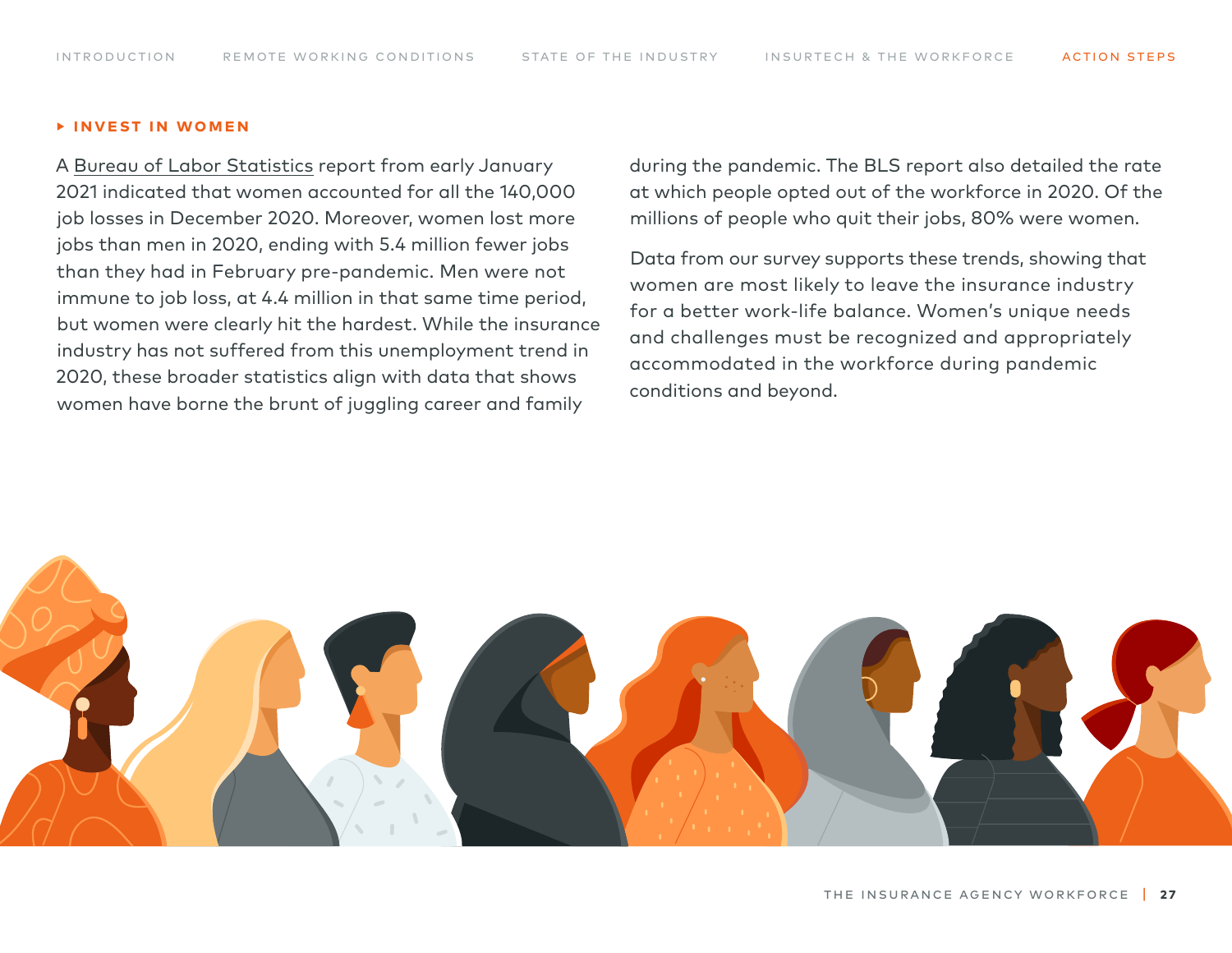#### **‣ Invest in Diversity & Inclusion policies**

Of the 140,000 jobs women lost in December 2020, Black and Latina women were hit the hardest, as they disproportionately must choose between working and staying home with their children during the pandemic. Beyond pandemic-related unemployment, the United States experienced a reckoning over systemic racism in the Summer of 2020.

Successful businesses recognize their role in creating a more diverse and equitable workplace for people from all backgrounds. A survey by Deloitte found that diverse companies are more attractive places to work, especially for millennials. A study by McKenzie found that companies with the most ethnic and cultural diversity were 36% more likely to be profitable than less-diverse companies. "As as channel, we have to make sure





we're investing in talent that represents the communities we serve. That means recruiting, hiring, and building a culture that supports a diverse team. Agencies that are making diverse and inclusive hiring decisions today will have a leg up in the future."

#### **Tyler Asher,**

President of Independent Agency Distribution, *Liberty Mutual and Safeco Insurance*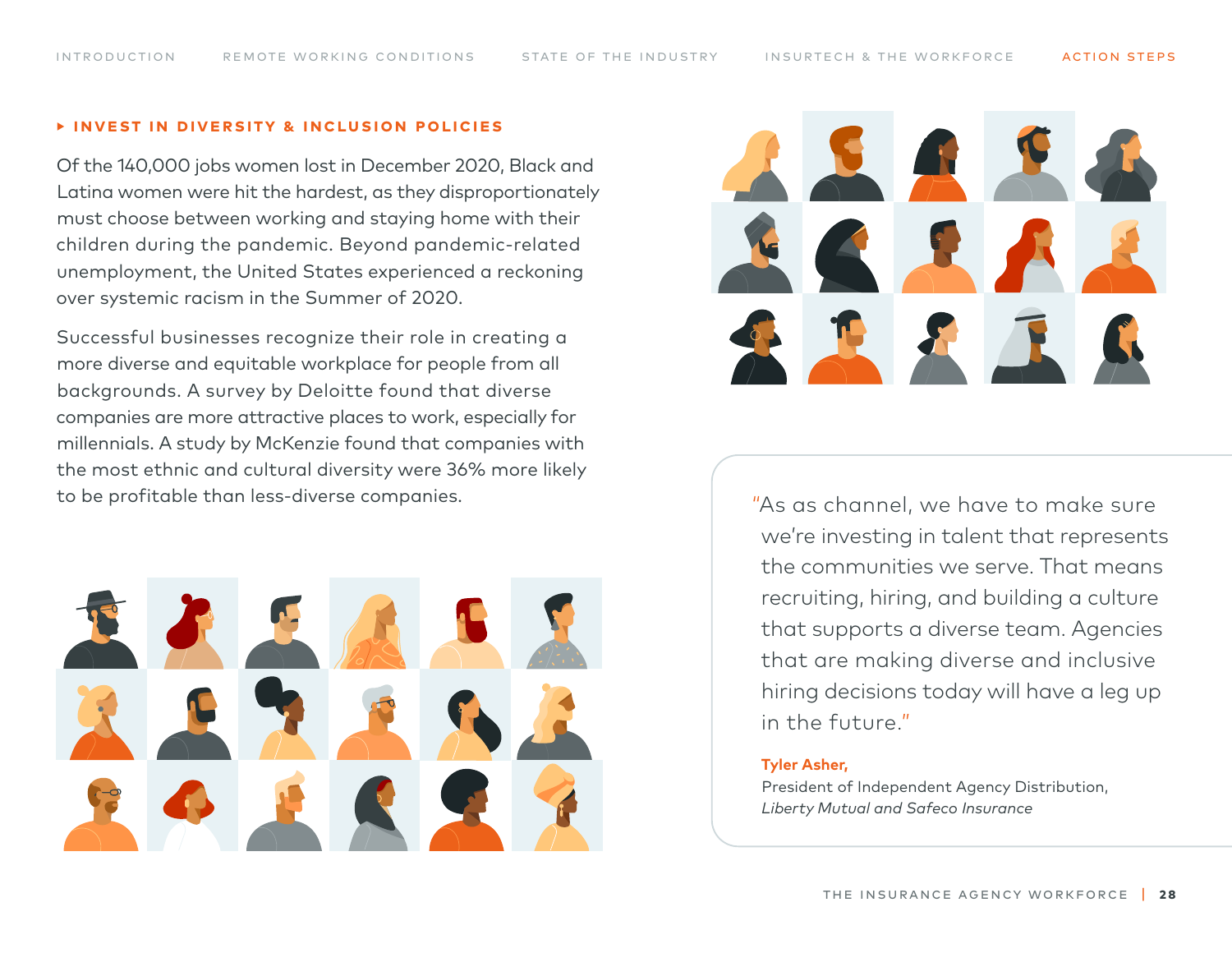#### **‣ Invest in young people**

The number of college graduates looking to insurance as a career path is infamously low and attracting younger people to the industry is vital. Younger generations are more attracted to businesses with modern operations, efficient processes, meaningful work, growth opportunities, and fair compensation. Investing in modernizing the agency not only benefits obvious goals like client retention and growth, it also benefits the hiring and retention of the industry's next generation something insurance desperately needs.



"I didn't know much about insurance prior to my journey here. I worked in a different industry for 19 years where I worked with the public every day, so that helps me be more relatable to my customers now. As a younger woman, I am not intimidated by my more seasoned colleagues. I have never been one to shy away from a challenge, and there seems to be different challenges every day. Insurance is never going to go away, so it's a great field to get into."

#### **Personal lines specialist**